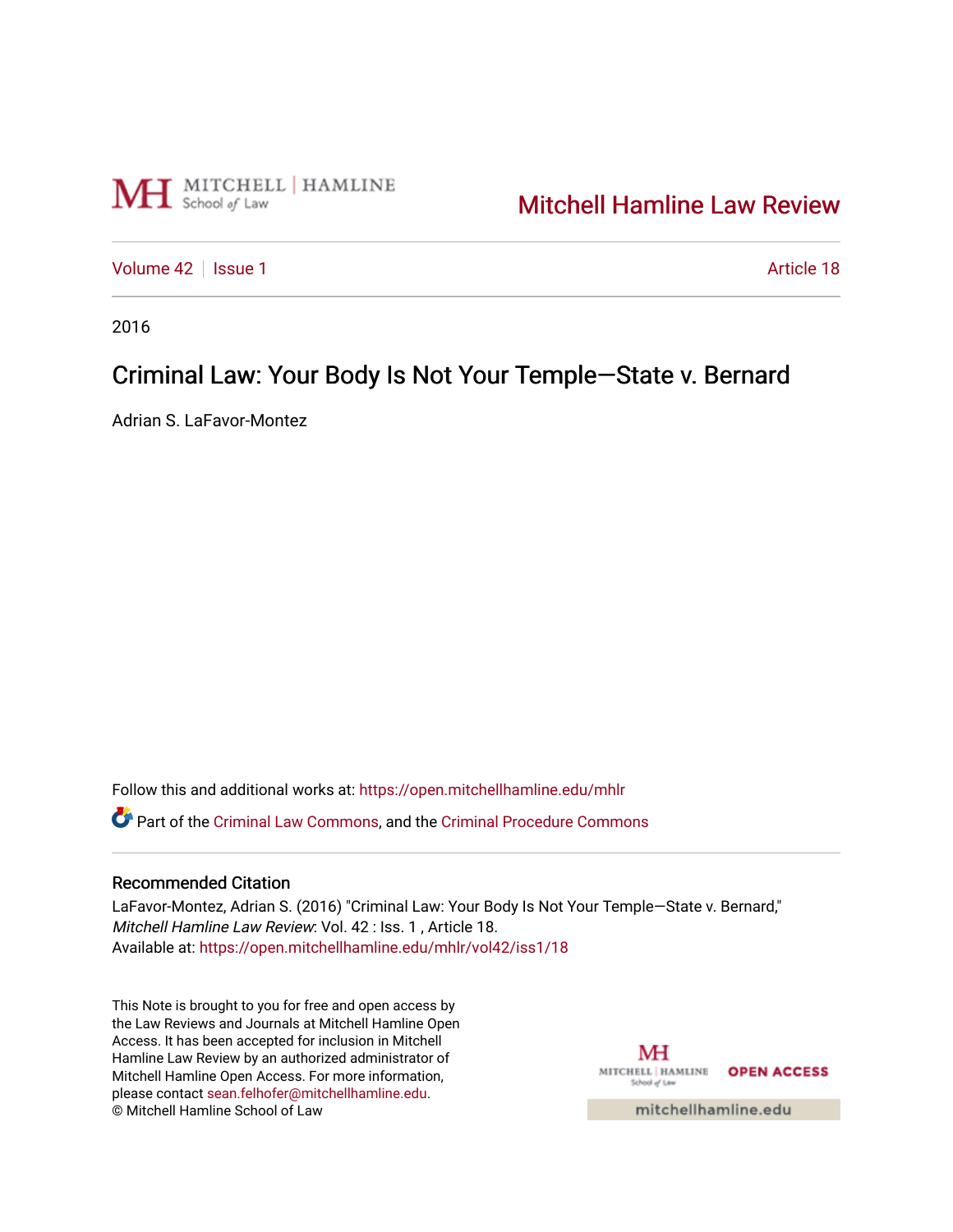# **CRIMINAL LAW: YOUR BODY IS NOT YOUR TEMPLE—** *STATE V. BERNARD*

# Adrian S. LaFavor-Montez†

| L   |                                                                   |
|-----|-------------------------------------------------------------------|
| H.  |                                                                   |
|     | Right to Be Free from Unreasonable Searches 418<br>A.             |
|     | В.                                                                |
|     | C.                                                                |
|     | D.                                                                |
| HI. |                                                                   |
|     | $A_{-}$                                                           |
|     | The Minnesota Supreme Court's Decision  429<br>В.                 |
|     | C.                                                                |
| IV. |                                                                   |
|     | Unjustifiable Separation of Searches Incident to Arrest 435<br>А. |
|     | Under Proper Fourth Amendment Jurisprudence, a Breath<br>B.       |
|     | Test Is Not Justified as a Search Incident to Arrest 439          |
|     | Despite the Bernard Holding, Your Body Is Still Your<br>C.        |
|     |                                                                   |
|     | D.                                                                |
| V.  |                                                                   |

### I. INTRODUCTION

The Minnesota Supreme Court recently held that a warrant is not required to perform a breath test of an individual arrested on suspicion of driving while intoxicated because such a search falls into the search-incident-to-arrest exception to the warrant

 <sup>†</sup> JD Candidate, William Mitchell College of Law, 2016; BA Philosophy, University of Minnesota, 2011. I would like to thank Professors Anthony Winer and Mark Edwards for their valuable input and thoughtful discussion. I would also like to thank the Associates and Editors of the *Mitchell Hamline Law Review* for their hard work. Finally, I would like to thank all of my friends, family, and co-workers who have supported me throughout my law school journey.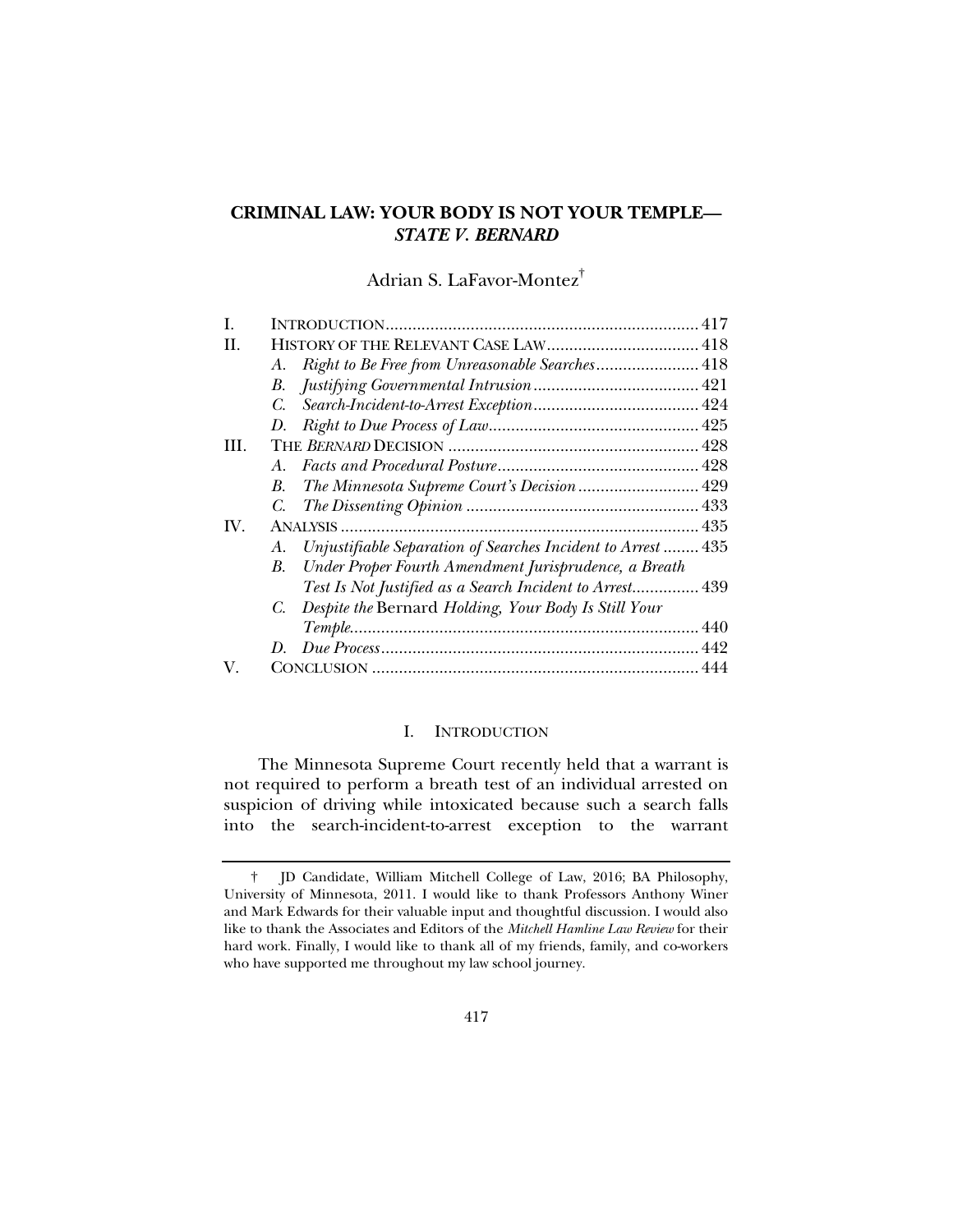requirement of the Fourth Amendment.<sup>1</sup> In so concluding, the court also held that a statute criminalizing one's refusal to take a breath test did not violate his or her due process under the Fourteenth Amendment because no fundamental right was violated.<sup>2</sup>

This case note first discusses the relevant case law surrounding Fourth Amendment searches in general and the justification required to conduct a search under the Fourth Amendment.<sup>3</sup> It next discusses the facts and procedural history of the *Bernard* case, the Minnesota Supreme Court's findings and holdings, and the opinion of the dissenters.<sup>4</sup> This note also examines how the Minnesota Supreme Court's holding contradicts Fourth Amendment jurisprudence by misinterpreting the search-incidentto-arrest exception to the warrant requirement.<sup>5</sup> This note argues that, based on Fourth Amendment jurisprudence, a warrantless search of one's breath following an arrest is not justified under the search-incident-to-arrest exception to the warrant requirement.<sup>6</sup> Also addressed in this note is how the holding violates public policy considerations courts often consider in due process violation situations.<sup>7</sup> Finally, this note will conclude that Bernard's Fourteenth Amendment right to due process was violated because Minnesota has effectively criminalized his right to refuse unconstitutional searches.<sup>8</sup>

### II. HISTORY OF THE RELEVANT CASE LAW

#### *A. Right to Be Free from Unreasonable Searches*

Both the United States Constitution and the Minnesota Constitution provide that the people shall be secure in their persons from unreasonable searches and seizures.<sup>9</sup> Originally, the

<sup>1.</sup> State v. Bernard, 859 N.W.2d 762, 772 (Minn. 2015).<br>2. Id. at 773–74.

 <sup>2.</sup> *Id.* at 773–74.

 <sup>3.</sup> *See infra* Part II.

 <sup>4.</sup> *See infra* Part III.

 <sup>5.</sup> *See infra* Part IV.

 <sup>6.</sup> *See infra* Part IV.

 <sup>7.</sup> *See infra* Part IV.

 <sup>8.</sup> *See infra* Part V.

 <sup>9.</sup> U.S. CONST. amend. IV; MINN. CONST. art. I, § 10. In some circumstances, the Minnesota Constitution has been interpreted as providing greater protection than the Fourth Amendment to the United States Constitution. Acher v. Comm'r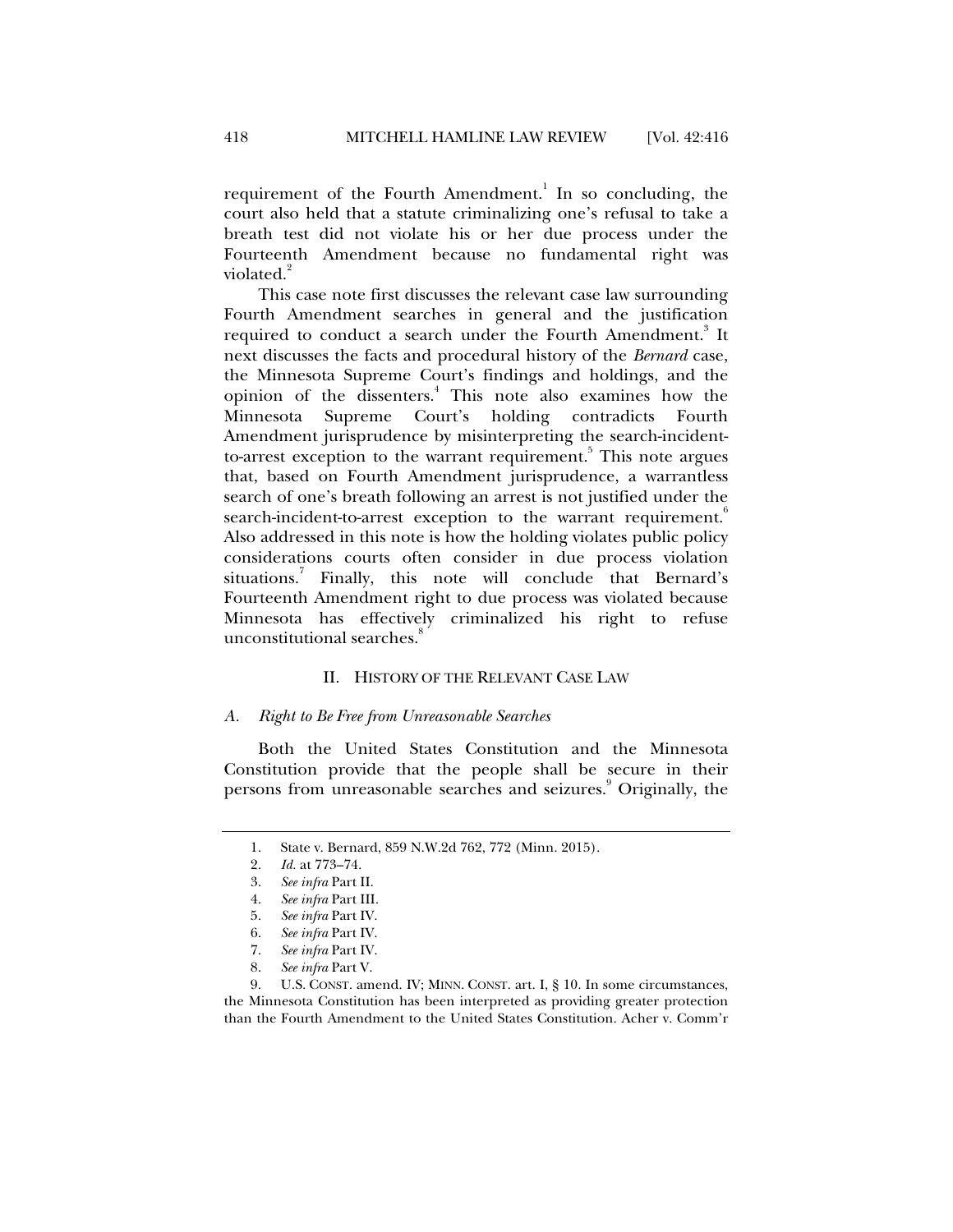Fourth Amendment was limited to protecting individuals from unreasonable searches by federal officials, but not from unreasonable searches by state officials.<sup>10</sup> In *Weeks v. United States*, the Supreme Court interpreted the protection afforded by the Fourth Amendment as requiring evidence obtained as a result of an unreasonable search to be prohibited from use by the government against the accused at trial. $11$  This rule has come to be known as the "exclusionary rule."<sup>12</sup> The Fourth Amendment has since been incorporated to apply to state officials as well as federal officials through the Due Process Clause of the Fourteenth Amendment.<sup>1</sup>

Pub. Safety, 519 N.W.2d 183, 184–85 (Minn. 1994) (holding the use of temporary road blocks in order to conduct random investigatory stops on vehicles in the hope of finding drunk drivers was in violation of Minnesota Constitution Article I, Section 10 in contradiction to *Michigan Department of State Police v. Sitz*, 496 U.S. 444 (1990), which held that such a practice was not in violation of the Fourth Amendment); *see also* State v. Carter, 596 N.W.2d 654, 657 (Minn. 1999) (noting that in situations where "the Supreme Court's decisions [were] 'radical' or 'sharp' departures from precedent," deviation from federal holdings may be appropriate). However, generally, Article 1, Section 10 of Minnesota's Constitution and the Fourth Amendment of the United States Constitution have been interpreted as providing the same protections. *Id.* at 658. In light of this general interpretation, this case note will treat the two provisions as providing the same amount of protection.

 <sup>10.</sup> *See* Weeks v. United States, 232 U.S. 383, 398 (1914).

 <sup>11.</sup> *Id.* ("We therefore reach the conclusion that the letters in question were taken from the house of the accused by an official of the United States . . . in direct violation of the constitutional rights of the defendant . . . . In holding them and permitting their use upon the trial, we think prejudicial error was committed.").

 <sup>12.</sup> *See, e.g.*, Mapp v. Ohio, 367 U.S. 643, 650 (1961) (deriving the Court's rationale from *Weeks* as "the Weeks exclusionary rule").

 <sup>13.</sup> Wolf v. Colorado, 338 U.S. 25, 27–28 (1949). While *Wolf* held that the Fourth Amendment was applicable to the states through the Due Process Clause of the Fourteenth Amendment, it did not extend the exclusionary rule delineated in *Weeks* to apply to evidence obtained illegally from state officials. *Id.* It was not until *Mapp* that the exclusionary rule was extended to protect citizens from the use of evidence obtained illegally by state officials. *Mapp*, 367 U.S. at 655. In *Mapp*, the Supreme Court stated:

Were it otherwise, then just as . . . the assurance against unreasonable federal searches and seizures would be "a form of words", valueless and undeserving of mention in a perpetual charter of inestimable human liberties, so too, without that rule the freedom from state invasions of privacy would be so epemeral [sic] and so neatly severed from its conceptual nexus with the freedom from all brutish means of coercing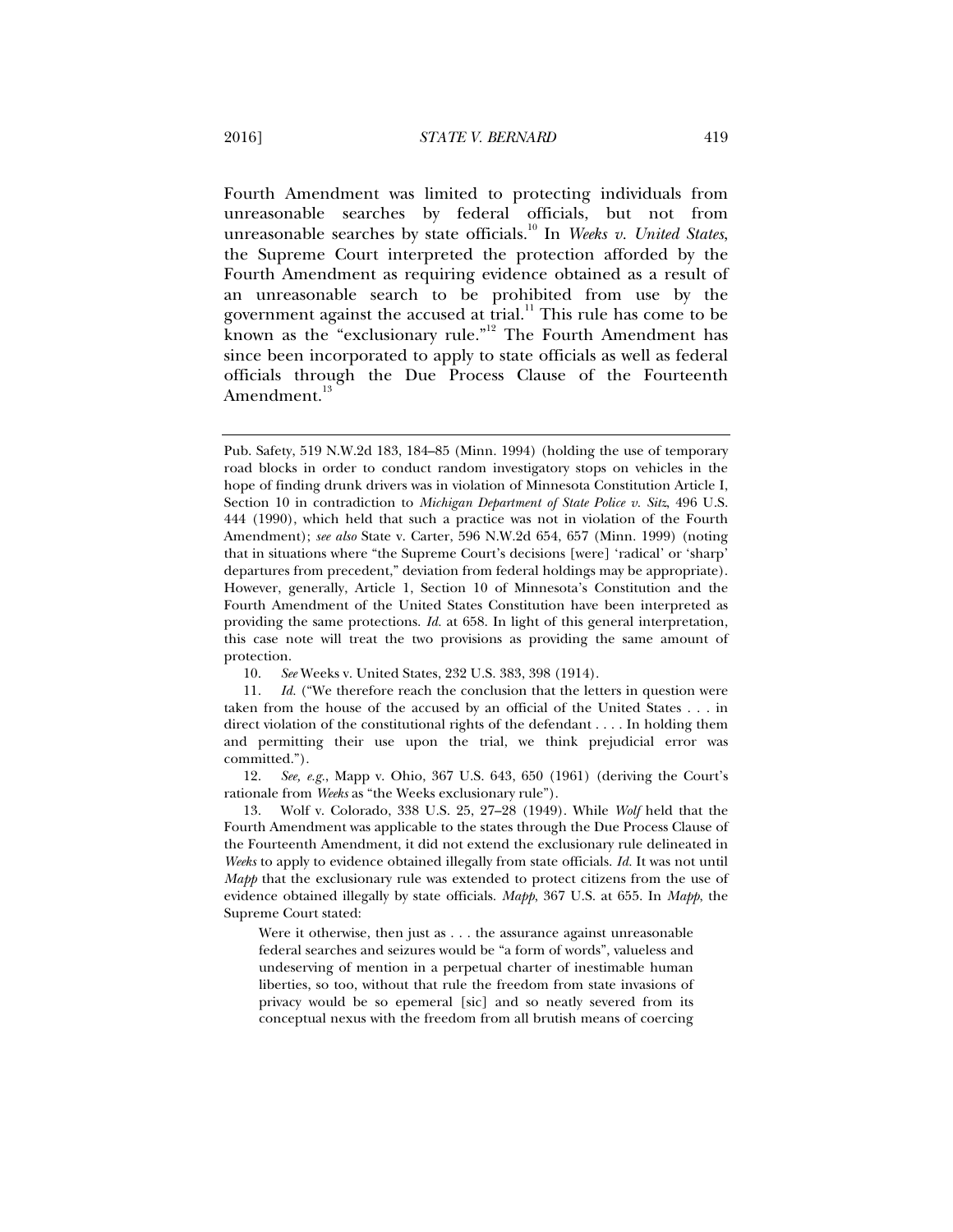A search occurs within the meaning of the Fourth Amendment when the government intrudes into an area where a person has a "reasonable expectation of privacy."<sup>14</sup> What is considered reasonable is an objective test; it is not enough that an individual expects privacy. What matters is whether a reasonable person under the circumstances would expect privacy.<sup>15</sup> "What a person knowingly exposes to the public, even in his own home or office, is not a subject of Fourth Amendment protection. . . . But what he seeks to preserve as private, even in an area accessible to the public, may be constitutionally protected."<sup>16</sup>

Just because a search or seizure has occurred under the Fourth Amendment does not mean one's constitutional rights have been violated. The Fourth Amendment does not protect against "all searches and seizures, but unreasonable searches and seizures."<sup>17</sup> As the Court stated in *Weeks*, protection against unreasonable searches and seizures

took its origin in the determination of the framers of the Amendments to the Federal Constitution to provide for that instrument a Bill of Rights, securing to the American people . . . those safeguards which had grown up in England to protect the people from unreasonable

 15. Oliver v. United States, 466 U.S. 170, 177 (1984) ("The [Fourth] Amendment does not protect the merely subjective expectation of privacy, but only those 'expectation[s] that society is prepared to recognize as reasonable.'" (quoting *Katz*, 389 U.S. at 361 (Harlan, J., concurring) (alteration in original))).

 16. *Katz*, 389 U.S. at 351 (majority opinion) (citations omitted). The objective nature of this test has certainly resulted in some interesting holdings by the Supreme Court. *See, e.g.*, California v. Greenwood, 486 U.S. 35, 40 (1988) (finding no objective reasonable expectation of privacy in garbage bags left on the side of the curb in front of one's home because "it is common knowledge that plastic garbage bags left on or at the side of a public street are readily accessible to animals, children, scavengers, snoops, and other members of the public"); California v. Ciraolo, 476 U.S. 207, 209 (1986) (finding no objective reasonable expectation of privacy in the contents of one's backyard that was surrounded by "a six-foot outer fence and a ten-foot inner fence completely enclosing the yard" blocking view at ground level because the yard was visible by aircraft from a height of 1,000 feet in navigable airspace).

17. *Elkins*, 364 U.S. at 222.

evidence as not to merit this Court's high regard as a freedom "implicit in the concept of ordered liberty."

*Id.* (quoting Elkins v. United States, 364 U.S. 206, 213 (1960)).

 <sup>14.</sup> Katz v. United States, 389 U.S. 347, 360 (1967) (Harlan, J., concurring); State v. Larsen, 650 N.W.2d 144, 148 (Minn. 2002).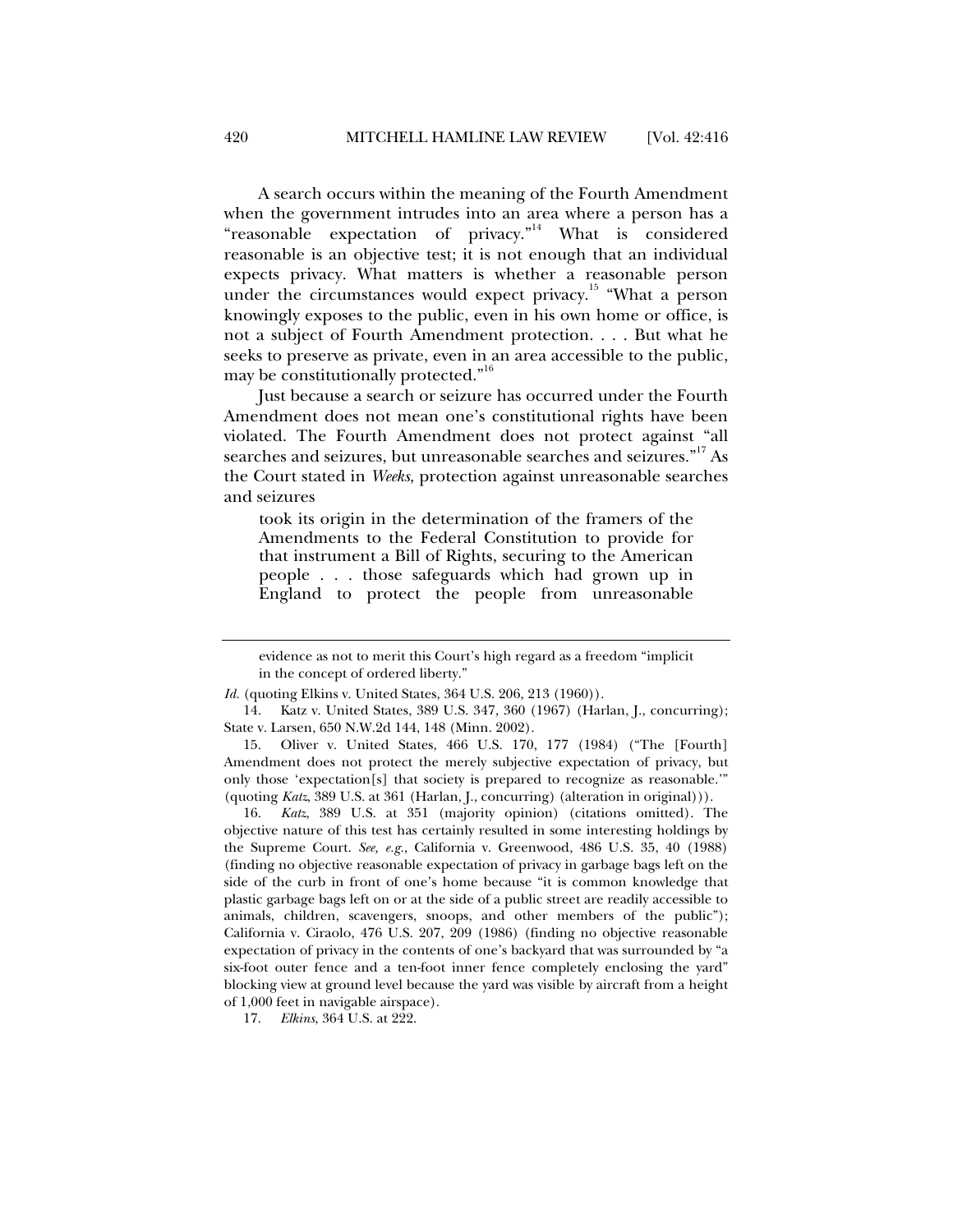searches and seizures, such as were permitted under the general warrants issued under authority of the government, by which there had been invasions of the home and privacy of the citizens, and the seizure of their private papers in support of charges, real or imaginary, made against them.

A general warrant, as described in this context, "is one that does not specify the items to be searched for or the persons to be arrested."<sup>19</sup> A general warrant also does not require a showing of probable cause to be issued.<sup>20</sup> It was in "[r]esistance to these practices . . . [that] the principle which was enacted into the fundamental law in the [Fourth] Amendment, that a man's house was his castle, and not to be invaded by any general authority to search and seize his goods and papers" was established.<sup>21</sup> Although the Fourth Amendment has generally been interpreted in terms of protecting privacy, perhaps its protection against unreasonable searches and seizures is better described as protecting individual *autonomy* against unreasonable *intrusion* by governmental officials.<sup>22</sup>

#### *B. Justifying Governmental Intrusion*

The remainder of the Fourth Amendment provides that "no Warrants shall issue, but upon probable cause, supported by Oath or affirmation, and particularly describing the place to be searched, and the persons or things to be seized. $3^{23}$  The Fourth Amendment protects against unreasonable searches and seizures through its warrant requirement.<sup>24</sup>

 <sup>18.</sup> Weeks v. United States, 232 U.S. 383, 390 (1914).

 <sup>19. 68</sup> AM. JUR. 2D *Searches and Seizures* § 212 (2015).

 <sup>20.</sup> *Id.*

 <sup>21.</sup> *Weeks*, 232 U.S. at 390.

 <sup>22.</sup> *See* Katz v. United States, 389 U.S. 347, 351 (1967) ("[T]he Fourth Amendment protects people, not places."); *Weeks*, 232 U.S. at 391 ("It is not the breaking of his doors and the rummaging of his drawers that constitutes the essence of the offense; but it is the invasion of his indefeasible right of personal security, personal liberty, and private property, where that right has never been forfeited by his conviction of some public offense . . . ." (quoting Boyd v. United States, 116 U.S. 616, 630 (1886))).

 <sup>23.</sup> U.S. CONST. amend. IV.

 <sup>24.</sup> Franks v. Delaware, 438 U.S. 154, 164 (1978) ("The bulwark of Fourth Amendment protection, of course, is the Warrant Clause, requiring that, absent certain exceptions, police obtain a warrant from a neutral and disinterested magistrate before embarking upon a search.").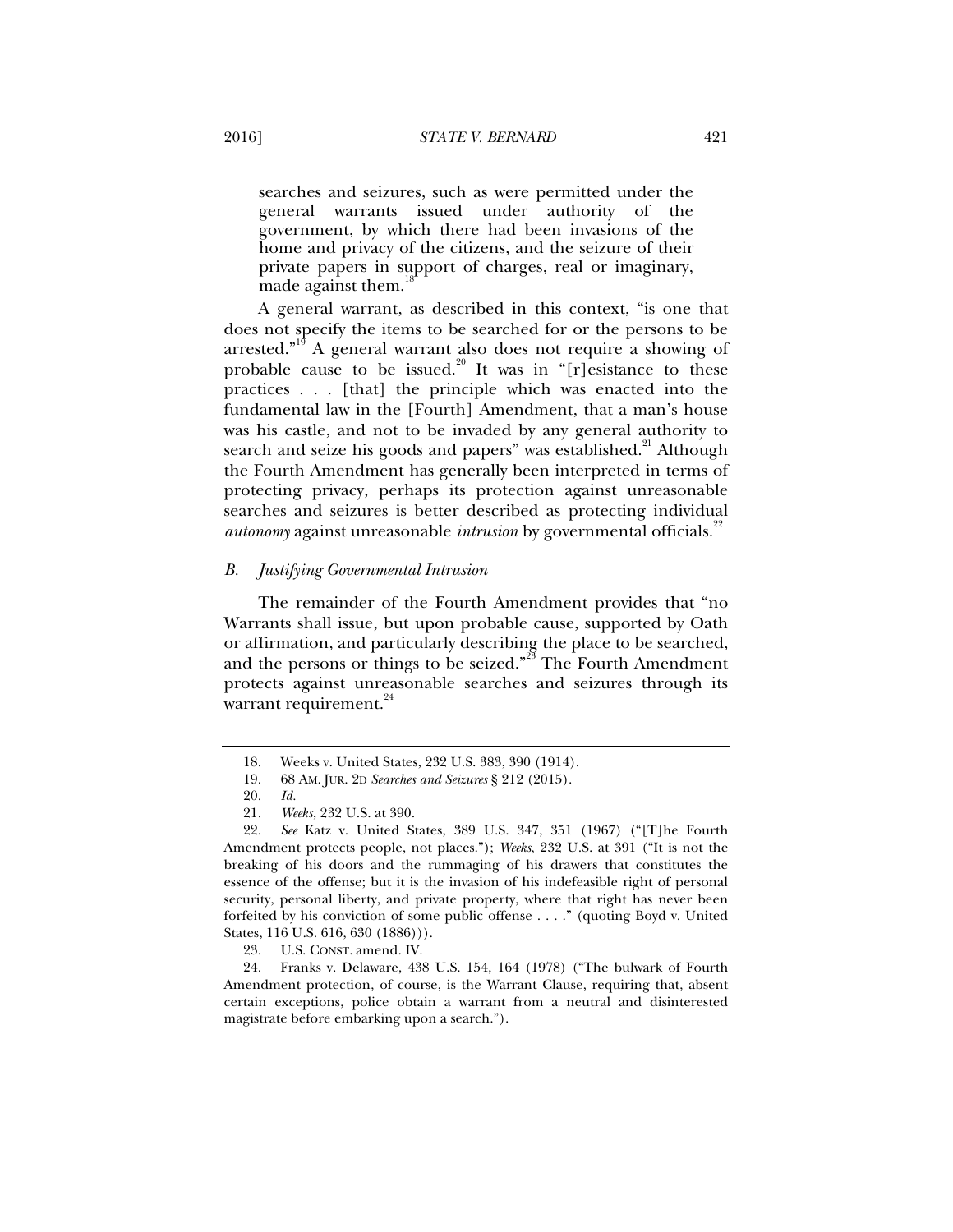Any search under the Fourth Amendment must be supported by probable cause and a warrant<sup>25</sup> or an exception to the warrant requirement.<sup>26</sup> The Supreme Court has adopted a "totality-of-thecircumstances approach" in determining whether probable cause exists.<sup>27</sup> "The process does not deal with hard certainties, but with probabilities."

In addition to probable cause, governmental officials need a warrant to justify a search of a person or their property.<sup>29</sup> A neutral magistrate is to determine whether probable cause exists based on oath or affirmation by the official seeking the warrant.<sup>30</sup> A warrantless search is per se unreasonable under the Fourth Amendment, subject to "specifically established and well-delineated exceptions."31 There are several recognized exceptions to the warrant requirement.<sup>32</sup> Many of these exceptions derive out of

31. *Katz*, 389 U.S. at 357.

 32. *See McNeely*, 133 S. Ct. at 1558–59 (recognizing an exigent circumstances exception to protect imminent destruction of evidence, provide emergency

 <sup>25.</sup> It would, perhaps, be more accurate to say that any *full* search under the Fourth Amendment must be accompanied by probable cause. The Supreme Court has recognized searches that fall short of a full search. In the landmark Fourth Amendment case of *Terry v. Ohio*, the Supreme Court recognized a type of search that was something less than a full search, one that is "limited to that which is necessary for the discovery of weapons which might be used to harm the officer or others nearby" during an investigatory stop. 392 U.S. 1, 26 (1968). Such searches need not be accompanied by probable cause, but only reasonable suspicion where "a reasonably prudent man in the circumstances would be warranted in the belief that his safety or that of others was in danger." *Id.* at 27. Because *Bernard* involves a full search, this case note will focus on the justifications for full searches.

 <sup>26.</sup> *See, e.g.*, Missouri v. McNeely, 133 S. Ct. 1552, 1558 (2013) (discussing the exigent circumstances exception to the warrant requirement); Arizona v. Gant, 556 U.S. 332, 338 (2009) (discussing officer safety and the preservation of evidence as justifications for the search-incident-to-arrest exception); *Katz*, 389 U.S. at 357.

 <sup>27.</sup> Illinois v. Gates, 462 U.S. 213, 230–31 (1983).

 <sup>28.</sup> *Id.* (quoting United States v. Cortez, 449 U.S. 411, 418 (1981)).

 <sup>29.</sup> *See, e.g.*, *McNeely*, 133 S. Ct. at 1558; *Gant*, 556 U.S. at 338; *Katz*, 389 U.S. at 357.

 <sup>30.</sup> U.S. CONST. amend. IV. The oath or affirmation provision requires "that a warrant affidavit must set forth particular facts and circumstances underlying the existence of probable cause, so as to allow the magistrate to make an independent evaluation of the matter." Franks v. Delaware, 438 U.S. 154, 165 (1978). The Fourth Amendment "takes the affiant's good faith as its premise," requiring that the underlying facts and circumstances be "'truthful' in the sense that the information put forth is believed or appropriately accepted by the affiant as true." *Id.* at 164, 165.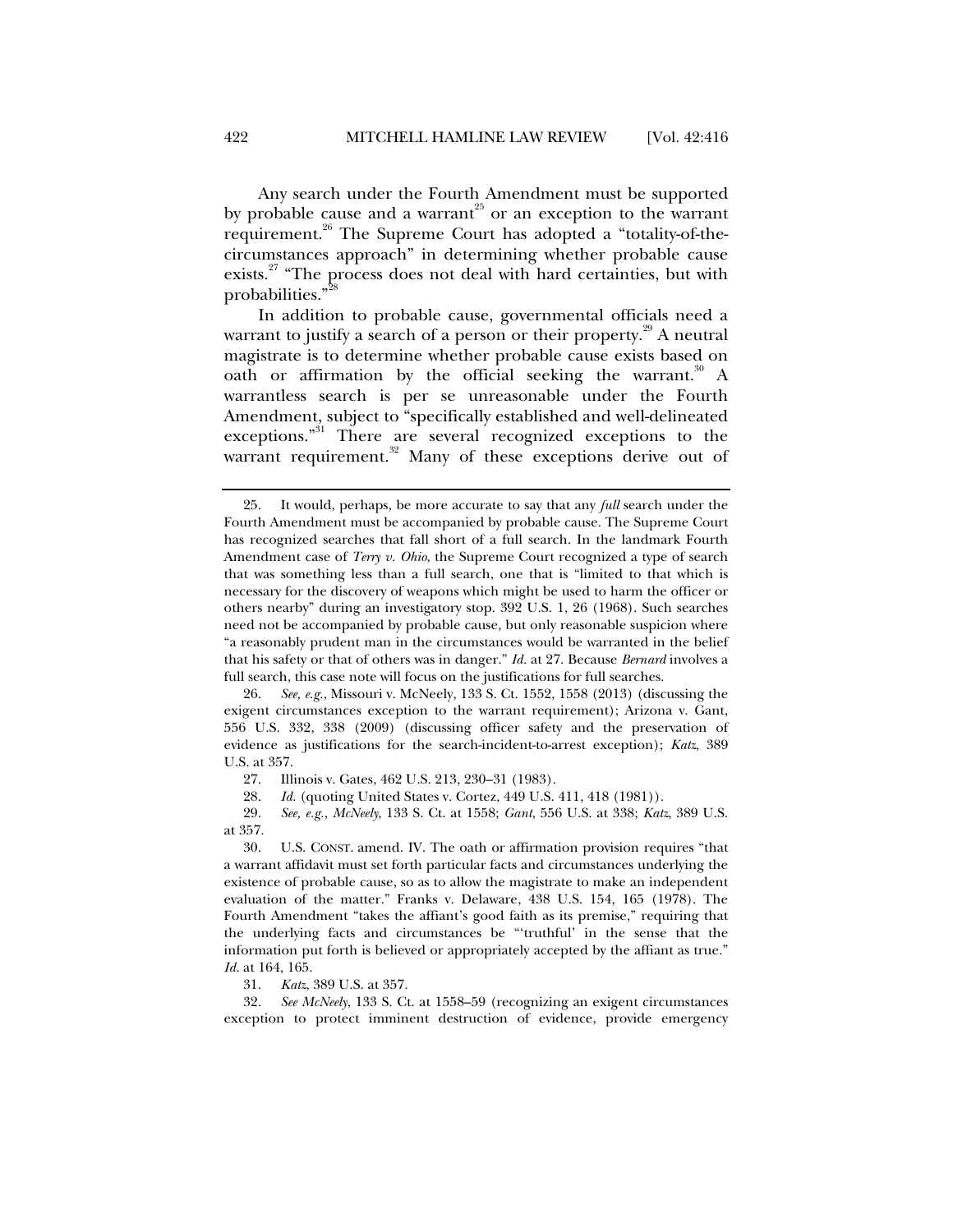public policy concerns, such as "law enforcement's need to provide emergency assistance to an occupant of a home . . . or enter a burning building to put out a fire and investigate its cause."<sup>33</sup> It is important to remember, however, that a warrantless search is presumed to be unreasonable; it can become reasonable only if the situation would justify it. $34$ 

Courts also decide whether to "exempt a given type of search from the warrant requirement 'by assessing, on the one hand, the degree to which it intrudes upon an individual's privacy and, on the other, the degree to which it is needed for the promotion of legitimate governmental interests."<sup>35</sup> The exception to the warrant requirement on which this case note will focus is the searchincident-to-arrest exception.<sup>36</sup> However, some discussion on the exigent circumstances exception is necessary to provide useful background information for a better understanding of the issues in *Bernard*, as the two exceptions overlap in some respects.

In *Missouri v. McNeely*, the Supreme Court addressed "whether the natural dissipation of alcohol in the bloodstream establishes a *per se* exigency that suffices on its own to justify an exception to the warrant requirement for nonconsensual blood testing in drunkdriving investigations."<sup>37</sup> The defendant was arrested on suspicion of driving while being impaired.<sup>38</sup> After the arrest, the officer asked the defendant to submit to a breath test, and he refused.<sup>39</sup> The officer informed the defendant that, under Missouri law, refusing to submit to a chemical test could result in license revocation for up to a year with the possibility of the refusal being used at a subsequent criminal proceeding.<sup>40</sup> After the defendant refused, the officer transported him to a nearby hospital for a blood test.<sup>41</sup> After

38. *Id.* at 1556–57.

40. *Id.*

assistance, or to allow police to maintain "hot pursuit" of a suspect); *Gant*, 566 U.S. at 338 (recognizing a search-incident-to-arrest exception).

 <sup>33.</sup> *McNeely*, 133 S. Ct. at 1559.

 <sup>34.</sup> *Id.* ("[A] warrantless search is potentially reasonable because 'there is compelling need for official action and no time to secure a warrant.'" (quoting Michigan v. Tyler, 436 U.S. 499, 509 (1978))).

 <sup>35.</sup> Riley v. California, 134 S. Ct. 2473, 2484 (2014) (quoting Wyoming v. Houghton, 526 U.S. 295, 300 (1999)).

 <sup>36.</sup> *See infra* Part III.B.

 <sup>37. 133</sup> S. Ct. at 1558.

 <sup>39.</sup> *Id.* at 1557.

 <sup>41.</sup> *Id.*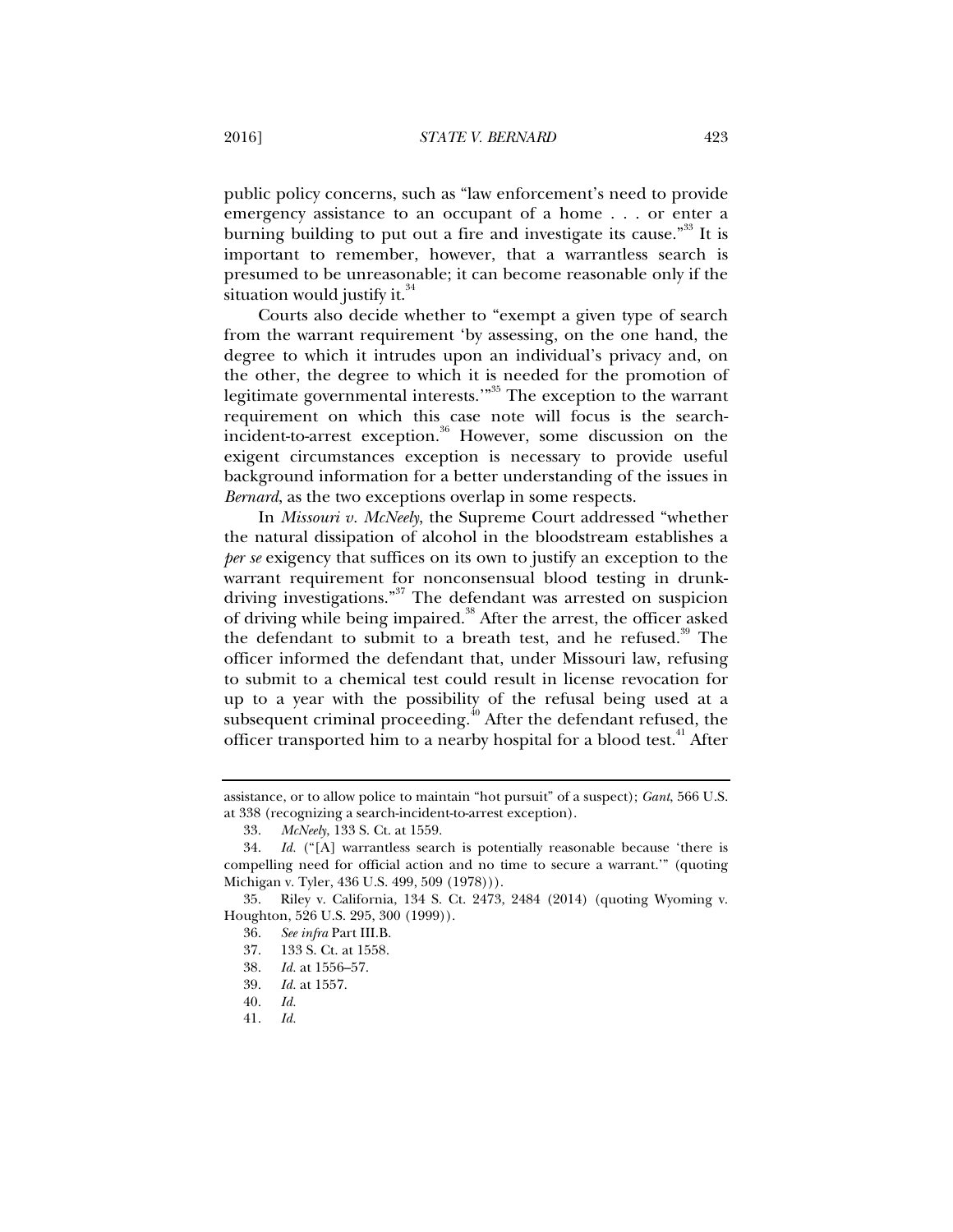the defendant refused to take the blood test, the officer ordered the lab technician to take a blood sample anyway.<sup> $42$ </sup> The defendant moved to suppress the blood test and succeeded at trial.<sup>43</sup> The trial court concluded the exigent circumstances exception to the warrant requirement did not apply to the natural dissipation of alcohol in the blood stream.<sup>44</sup>

The case was appealed all the way to the United States Supreme Court, which held that "in drunk-driving investigations, the natural dissipation of alcohol in the bloodstream does not constitute an exigency in every case sufficient to justify conducting a blood test without a warrant," refusing to acknowledge a "*per se* exigency" in all DWI cases.<sup>45</sup> The Supreme Court acknowledged, however, that under certain circumstances, a warrantless search of one's blood could be justified by an exigency, but the exigency "must be determined case by case based on the totality of the circumstances."46 It is important to remember this holding when analyzing the majority's opinion in *Bernard*.

#### *C. Search-Incident-to-Arrest Exception*

One exception to the warrant requirement arises when the search is incident to a lawful arrest.<sup>47</sup> The search-incident-to-arrest exception to the warrant requirement "derives from interests in officer safety and evidence preservation that are typically implicated in arrest situations."48 The search-incident-to-arrest exception serves two purposes. First, an arresting officer may search a person arrested "in order to remove any weapons" that person might have on them; [o]therwise, the officer's safety might well be endangered, and the arrest itself frustrated.<sup>"49</sup> Second, an arresting officer may search "the area 'within his immediate control' construing that phrase to mean the area from within which he might gain possession of a weapon or destructible evidence."<sup>50</sup> The

 <sup>42.</sup> *Id.*

 <sup>43.</sup> *Id.*

 <sup>44.</sup> *Id.*

 <sup>45.</sup> *Id.* at 1568.

 <sup>46.</sup> *Id.* at 1563.

 <sup>47.</sup> Arizona v. Gant, 556 U.S. 332, 338 (2009); United States v. Robinson, 414 U.S. 218, 224 (1973).

 <sup>48.</sup> *Gant*, 566 U.S. at 338.

 <sup>49.</sup> Chimel v. California, 395 U.S. 752, 763 (1969).

 <sup>50.</sup> *Id.*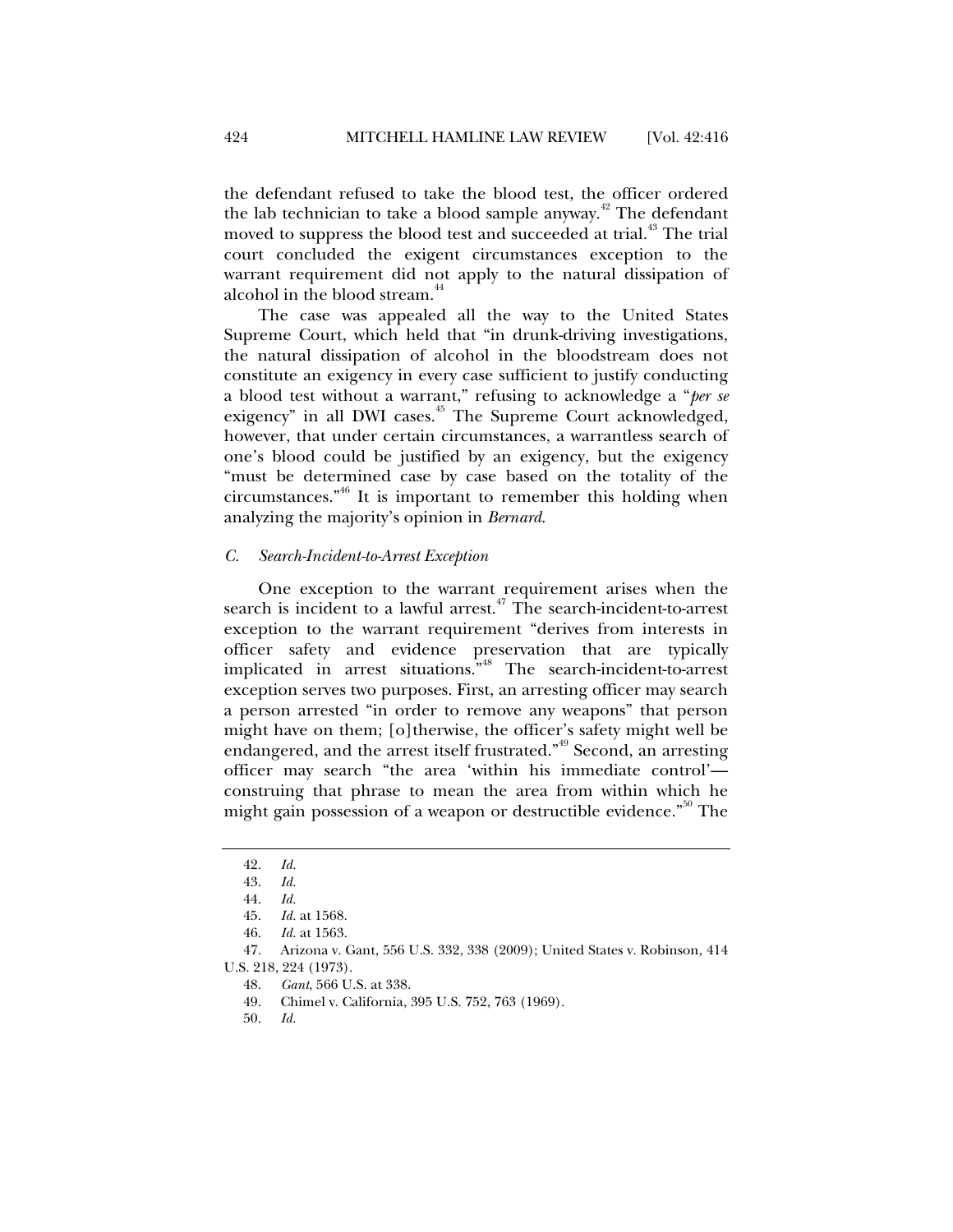purpose of this is "to prevent [the evidence's] concealment or destruction."<sup>51</sup> Limiting the search-incident-to-arrest exception to a specific, narrow interpretation "ensures that the scope of a search incident to arrest is commensurate with its purposes of protecting arresting officers and safeguarding any evidence of the offense of arrest that an arrestee might conceal or destroy."<sup>52</sup> The searchincident-to-arrest exception is strictly limited to serve these two purposes.<sup>53</sup>

One place that the Supreme Court considered essentially offlimits from warrantless searches is a person's home.<sup>54</sup> This includes warrantless searches incident to  $arrest$ .<sup>55</sup> Such protection is grounded in important privacy and policy considerations.

#### *D. Right to Due Process of Law*

Both the U.S. Constitution and the Minnesota Constitution provide that the government shall not "deprive any person of life, liberty, or property without due process of law.<sup>556</sup> Due process has both a procedural component and a substantive component.<sup>57</sup> In

 <sup>51.</sup> *Id.*

 <sup>52.</sup> *Gant*, 556 U.S. at 339.

 <sup>53.</sup> *Id.* ("If there is no possibility that an arrestee could reach into the area that law enforcement officers seek to search, both justifications for the searchincident-to-arrest exception are absent and the rule does not apply.").

 <sup>54.</sup> McDonald v. United States, 335 U.S. 451, 455–56 (1948) (noting that requiring a warrant be issued by a neutral magistrate prior to a search "was done not to shield criminals nor to make the home a safe haven for illegal activities" but "was done so that an objective mind might weigh the need to invade that privacy in order to enforce the law"). The Court in *McDonald* explained that "[t]he right of privacy [is] precious to entrust to the discretion of those whose job is the detection of crime and the arrest of criminals." *Id.* The Court went on to point out that power is dangerous, and stressed the importance of placing a neutral magistrate between police and the sanctity of people's homes, noting that the "police acting on their own cannot be trusted." *Id.*; Weeks v. United States, 232 U.S. 383, 390 (1914) (stating a man's house is his castle and is "not to be invaded by any general authority to search and seize his goods and papers").

 <sup>55.</sup> Chimel v. California, 395 U.S. 752, 763 (1969).

 <sup>56.</sup> U.S. CONST. amend. XIV, § 1; MINN. CONST. art. I, § 7.

 <sup>57.</sup> Washington v. Glucksberg, 521 U.S. 702, 764 (1997) ("The text of the Due Process Clause thus imposes nothing less than an obligation to give substantive content to the words 'liberty' and 'due process of law.'"); Poe v. Ullman, 367 U.S. 497, 541 (1961) ("Were due process merely a procedural safeguard it would fail to reach those situations where the deprivation of life, liberty or property was accomplished by legislation which by operating in the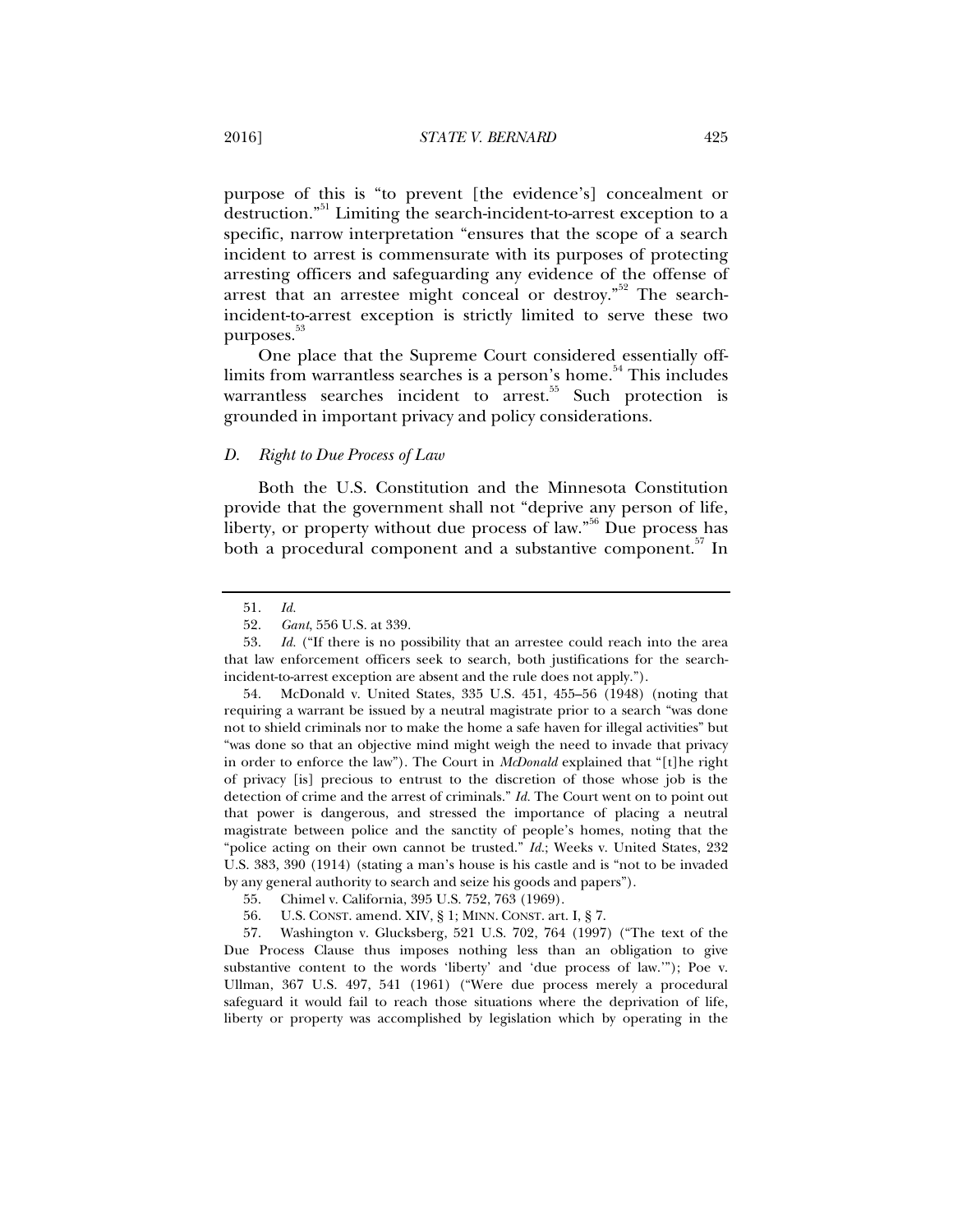addition to requiring the government to follow the procedures set forth in the Constitution, the Due Process Clause provides "heightened protection against government interference with certain fundamental rights and liberty interests."<sup>58</sup> The court determines whether an asserted right is worthy of heightened protection by asking whether the right is "deeply rooted in this Nation's history and tradition . . . and implicit in the concept of ordered liberty, such that neither liberty nor justice would exist if they were sacrificed."<sup>59</sup> The Supreme Court has recognized several fundamental rights worthy of heightened constitutional protection. $60$  The right to be free from unreasonable searches under the Fourth Amendment is considered a fundamental right worthy of heightened protection under the due process clause.<sup>61</sup>

Whenever a statute significantly interferes with a fundamental right, the court applies a "strict scrutiny" test to determine whether or not such interference violates substantive due process.<sup>62</sup> In order for a statute to survive strict scrutiny analysis, "the state must demonstrate that the statute serves a compelling state interest, and that the state's objectives could not be achieved by any less restrictive measures."63 This means that the statute must be "narrowly tailored" so that it "eliminates no more than the exact source of the 'evil' it seeks to remedy."<sup>64</sup> If there is no compelling

future could, given even the fairest possible procedure in application to individuals, nevertheless destroy the enjoyment of all three.").

 <sup>58.</sup> *Glucksberg*, 521 U.S. at 720.

 <sup>59.</sup> *Id.* at 720–21 (quoting Moore v. City of East Cleveland, 431 U.S. 494, 503–04 (1977); Palko v. Connecticut, 302 U.S. 319, 325 (1937); Snyder v. Massachusetts*,* 291 U.S. 97, 105 (1934)).

 <sup>60.</sup> *See, e.g.*, Roe v. Wade, 410 U.S. 113, 153 (1973) (extending the fundamental right to privacy to include the fundamental right of a woman to decide whether to terminate her pregnancy); Loving v. Virginia, 388 U.S. 1, 12 (1967) (recognizing a fundamental right to marry); Griswold v. Connecticut, 381 U.S. 479, 486 (1965) (recognizing a fundamental right to marital privacy); Skinner v. Oklahoma *ex rel.* Williamson, 316 U.S. 535, 541 (1942) (recognizing a fundamental right to have children); *see also* Rochin v. California, 342 U.S. 165, 174 (1952) (finding it "offensive to human dignity" to stomach pump a defendant against his will to obtain morphine pills to use against him at trial).

 <sup>61.</sup> Mapp v. Ohio, 367 U.S. 643, 655–56 (1961) (noting that *Wolf v. Colorado*, 338 U.S. 25 (1949) extended "the substantive protections of due process to all constitutionally unreasonable searches—state or federal").

 <sup>62. 16</sup>A AM. JUR. 2D *Constitutional Law* § 403 (2015).

 <sup>63.</sup> *Id.*

 <sup>64.</sup> *Id.*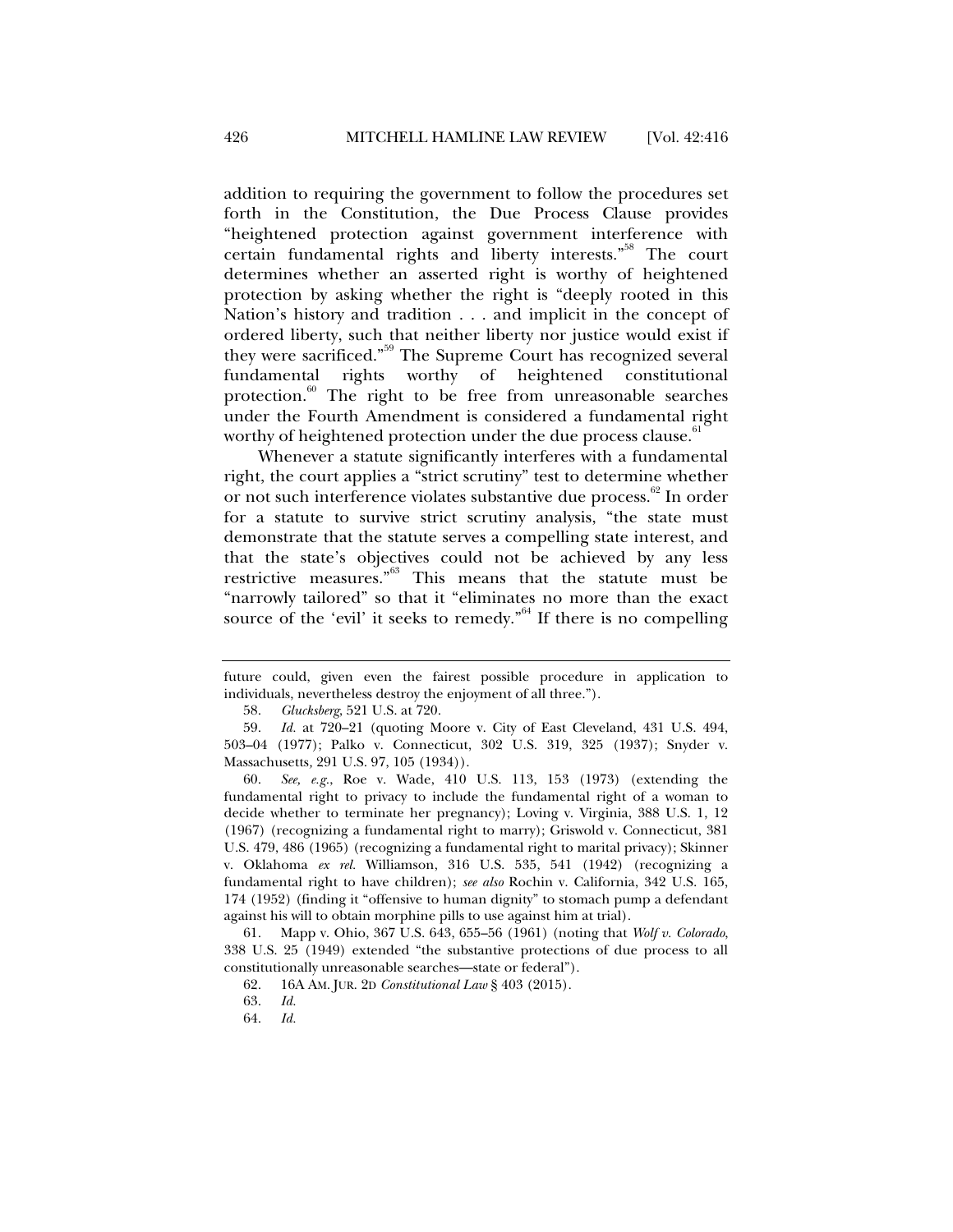state interest, or if the statute is not narrowly tailored to achieve the compelling state interest, the statute fails strict scrutiny and violates substantive due process under the Fourteenth Amendment.<sup>65</sup>

If a statute does not interfere with a fundamental right, substantive due process requires only that the statute be analyzed under a "rational basis" standard. $66$  In order to pass the rational basis test, the court must determine "whether, in enacting legislation, the legislature is acting in pursuit of permissible state objectives and, if so, whether the means adopted are reasonably related to accomplishment of those objectives." $67$  This is a deferential test, where courts do not act as policy makers; rather, it is their duty to make sure the methods chosen are not an unreasonable means of achieving a permissible result. $\frac{8}{5}$ 

Fourteenth Amendment due process protection depends greatly on whether or not a fundamental right has been implicated.<sup>69</sup> If the statute implicates a fundamental right, the statute is scrutinized more closely, protecting individuals from governmental overreach. If there is no fundamental right implicated, great deference is given to the state. This is why, as this case note will explore, it matters significantly whether a post-arrest warrantless search of one's breath is an unreasonable search under the Fourth Amendment. If it is, then any statute criminalizing refusal to consent to such an unreasonable search would implicate a fundamental right. Such a statute could only be constitutional if it survives strict scrutiny.<sup>70</sup>

 <sup>65.</sup> *Id.*

 <sup>66. 16</sup>B AM. JUR. 2D *Constitutional Law* § 965 (2015); *see also* Washington v. Glucksberg, 521 U.S. 702, 728 (1997) (noting that even though the court did not recognize physician-assisted suicide as a fundamental right, the state legislature still had the burden of demonstrating that banning physician-assisted suicide was "rationally related to legitimate government interests").

 <sup>67. 16</sup>B AM. JUR. 2D *Constitutional Law* § 965.

 <sup>68.</sup> *Id.*

 <sup>69.</sup> *Glucksberg*, 521 U.S. at 720.

 <sup>70.</sup> *Id.* at 721 ("[T]he Fourteenth Amendment 'forbids the government to infringe . . . "fundamental" liberty interests *at all*, no matter what process is provided, unless the infringement is narrowly tailored to serve a compelling state interest.'" (quoting Reno v. Flores, 507 U.S. 292, 302 (1993))).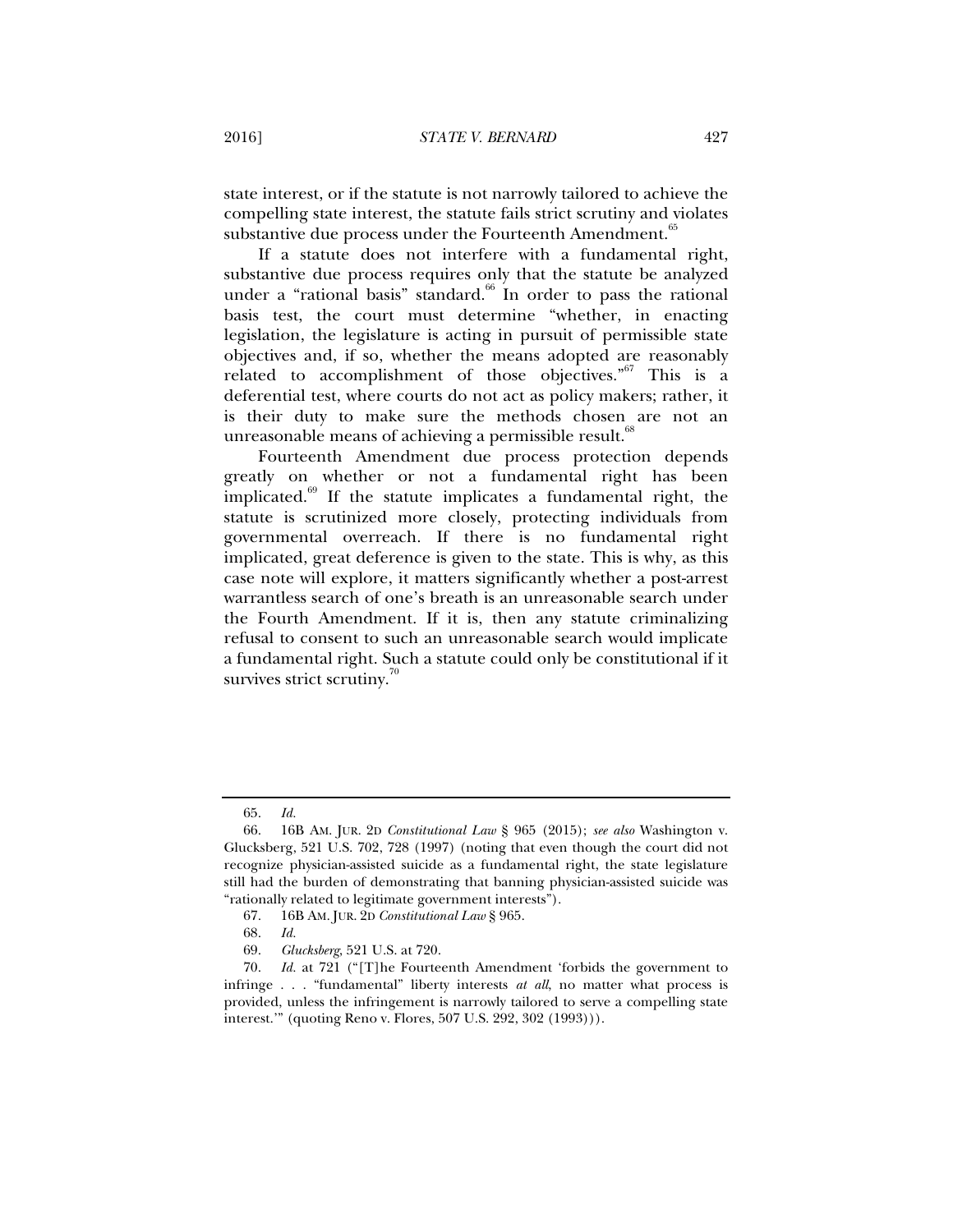#### III. THE *BERNARD* DECISION

#### *A. Facts and Procedural Posture*

Police received a report on August 5, 2012, that three intoxicated individuals were trying to get a boat out of the water at a boat launch in South Saint Paul.<sup>71</sup> When the police arrived at the boat launch, a witness informed them that the men's truck became stuck in the river while they were attempting to pull their boat out of the water.<sup>72</sup> One of the men, William Robert Bernard, was in his underwear. $^{73}$  As the officers approached the men, they could smell a strong odor of alcohol coming from the group.<sup>74</sup> Bernard admitted to the officers that he had been drinking, but he denied driving the truck.<sup>75</sup> While speaking with Bernard, the officers noticed the smell of alcohol on his breath; his bloodshot, watery eyes; and the keys to the truck in his hand.<sup>76</sup> After refusing to perform a field sobriety test, the officers arrested Bernard on suspicion of driving while impaired.<sup>77</sup>

At the police station, the officers read Bernard the Implied Consent Advisory<sup>78</sup> and gave Bernard an opportunity to speak with an attorney.79 Bernard called his mother, told officers he did not need any more time, and refused to take a breath test.<sup>80</sup>

The state charged Bernard with two counts of first-degree test refusal.<sup>81</sup> Bernard filed a motion to dismiss the charges on the

80. *Id.* at 765.

 81. *Bernard*, 859 N.W.2d at 765 n.1; *see also* MINN. STAT. §§ 169A.20, subdiv. 2, 169A.24, subdiv. 1 (criminalizing the refusal to submit to a chemical test for intoxication and making it a felony-level offense if the defendant has had three or more impaired driving incidents within ten years). Because Bernard had four DWI

 <sup>71.</sup> State v. Bernard, 859 N.W.2d 762, 764 (Minn. 2015).

 <sup>72.</sup> *Id.*

 <sup>73.</sup> *Id.*

 <sup>74.</sup> *Id.* 

 <sup>75.</sup> *Id.* 

 <sup>76.</sup> *Id.*

 <sup>77.</sup> *Id.*

 <sup>78.</sup> MINN. STAT. § 169A.51, subdiv. 2 (2014) (requiring a person arrested for driving while impaired to be advised that Minnesota law requires him or her to take a chemical test to determine if he or she is under the influence of alcohol, that refusal to take the test is a crime, and that he or she has a right to consult an attorney before taking the test, as long as there would not be any unnecessary delay in the administration of the test).

 <sup>79.</sup> *Bernard*, 859 N.W.2d at 764–65.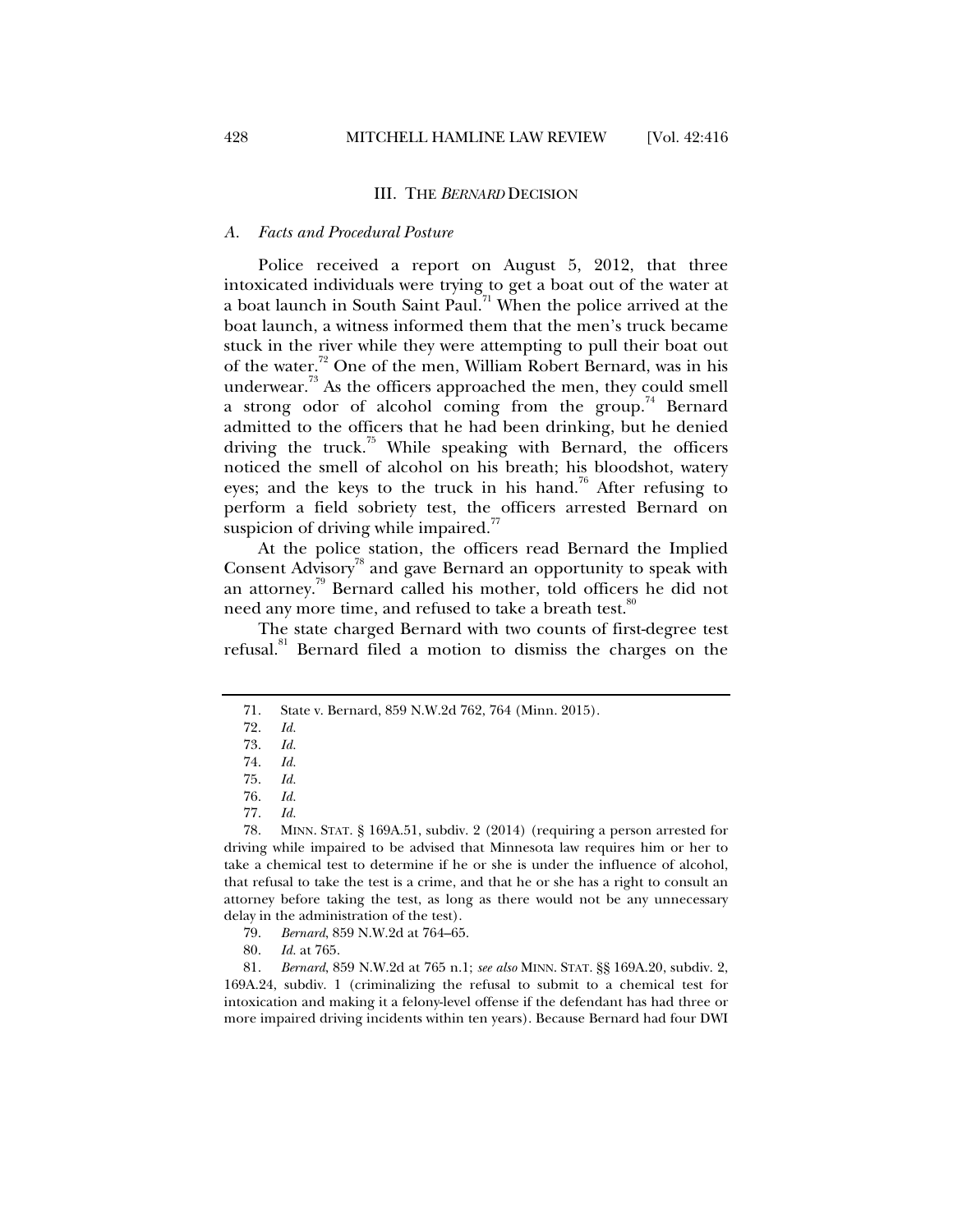grounds that the test-refusal statute violated his right to due process because the statute criminalizes refusing an unreasonable, warrantless search.<sup>82</sup> The district court ruled that the test-refusal statute was not unconstitutional on its face, but it dismissed the charges, concluding the police needed a warrant to search Bernard.<sup>83</sup>

The Minnesota Court of Appeals reversed this decision, holding that the test refusal statute did not violate Bernard's right to due process because the officers could have secured a warrant to search Bernard's breath.<sup>84</sup> The Minnesota Court of Appeals reasoned that, because "the officer could have just as lawfully asked an independent jurist to issue a search warrant to test Bernard's blood," he was justified in asking Bernard to take the test. $^{85}$  In dictum, the court of appeals also addressed the state's argument that the search-incident-to-arrest exception to the warrant requirement applies in this case to justify the post-arrest search of Bernard's breath.<sup>86</sup> It stated that the exception would not apply in this case because an exigent circumstance would also need to exist in order to satisfy that exception.<sup>87</sup> The Minnesota Supreme Court granted review.

#### *B. The Minnesota Supreme Court's Decision*

Before the Minnesota Supreme Court, Bernard argued that the test refusal statute, as applied to him, violated his right to substantive due process because it criminalized his Fourth Amendment right to be free from unconstitutional, warrantless searches.<sup>88</sup> The Minnesota Supreme Court first turned to the question of whether a warrantless search of Bernard's breath was reasonable under the Fourth Amendment.<sup>89</sup> After ruling that such a search was reasonable under the search-incident-to-arrest exception to the warrant requirement, the court asked the follow-

convictions since 2006, this offense qualified as a felony first-degree driving while impaired offense. *See id.* § 169A.24, subdiv. 1.

 <sup>82.</sup> *Bernard*, 859 N.W.2d at 765.

 <sup>83.</sup> *Id.*

 <sup>84.</sup> State v. Bernard, 844 N.W.2d 41, 45 (Minn. Ct. App. 2014).

 <sup>85.</sup> *Id.*

 <sup>86.</sup> *Id.* at 47 (dictum).

 <sup>87.</sup> *Id.*

 <sup>88.</sup> *Bernard*, 859 N.W.2d at 765.

 <sup>89.</sup> *Id.* at 766.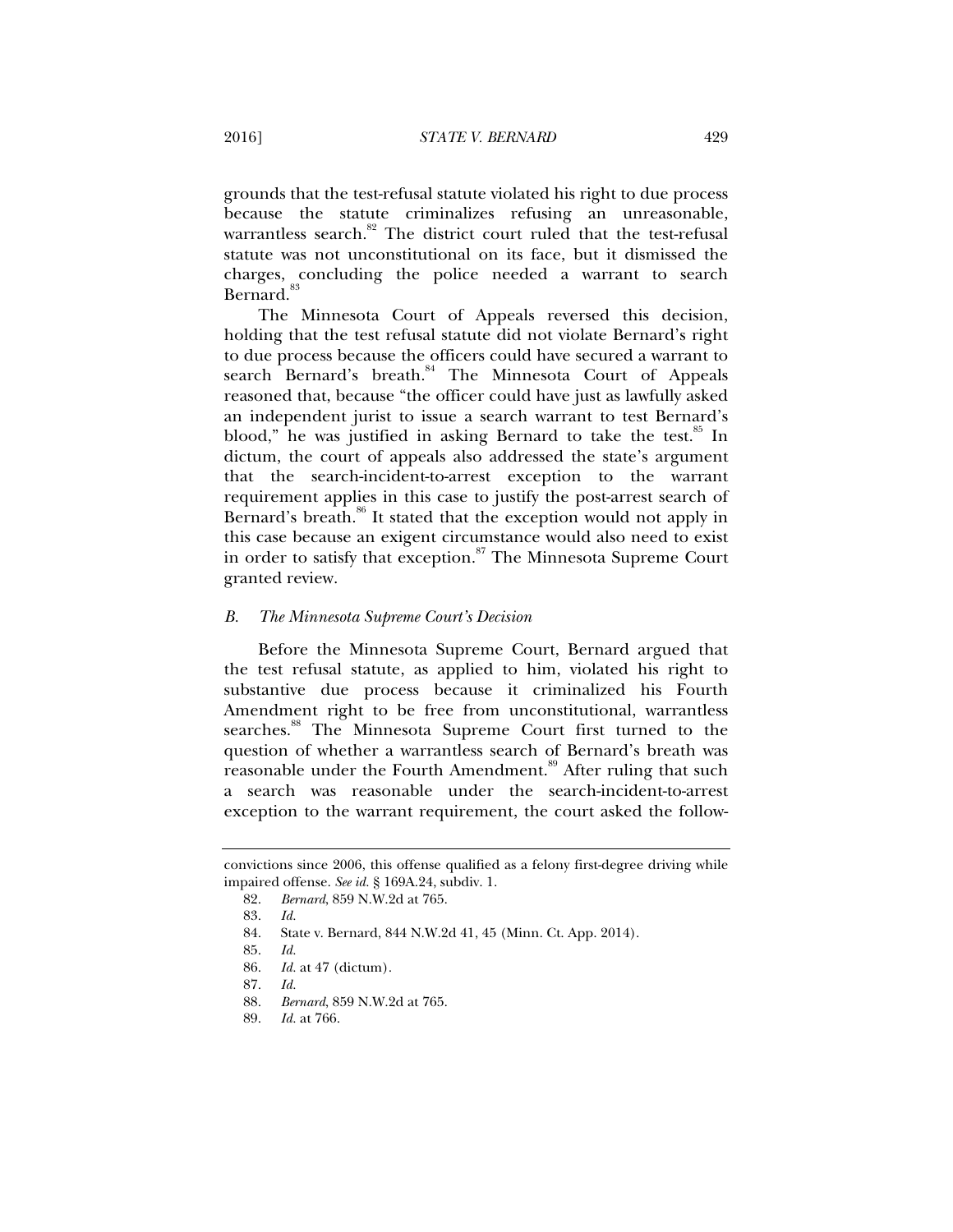up question of whether such a search violated his right to substantive due process. <sup>90</sup> The court ruled that it did not.<sup>9</sup>

The Minnesota Supreme Court noted that a "warrantless search is generally unreasonable, unless it falls into one of the recognized exceptions to the warrant requirement."<sup>92</sup> The court then stated that a search incident to a lawful arrest is one exception to the warrant requirement.<sup>93</sup> The court explained that this exception allows police "to conduct a 'full search of the person' who has been lawfully arrested."<sup>94</sup> The majority held in this case that a warrantless search of Bernard's breath was a search incident to a lawful arrest and, therefore, did not violate his Fourth Amendment right to be free from unreasonable searches.<sup>35</sup>

The Minnesota Supreme Court justified its holding by separating searches incident to arrest into two categories: (1) police may search the *person* of the arrestee including pockets and clothing, and (2) police may search "the area within the immediate control of the arrestee."<sup>96</sup> The majority relied heavily on *United* States v. Robinson to support its position.<sup>97</sup> The court stated, "Subsequent cases have addressed and limited the second type of search under the search-incident-to-arrest exception . . . but they have not narrowed the exception with respect to a search of the arrestee's body."98 The court supported this assertion by contending that previous cases have held "*a full search of the person* is not only an exception to the warrant requirement . . . but is also a 'reasonable' search under that Amendment."99 The majority went on to say that their interpretation of *Robinson* was that a warrantless search of a person's body incident to arrest is "categorically reasonable under the Fourth Amendment as a search incident to that person's valid arrest."<sup>100</sup> The Minnesota Supreme Court recognized the applicability of the "categorical rule" here that was

 <sup>90.</sup> *Id.* at 773.

 <sup>91.</sup> *Id.* at 773–74.

 <sup>92.</sup> *Id.* at 766 (citing State v. Flowers, 734 N.W.2d 239, 248 (Minn. 2007)).

 <sup>93.</sup> *Id.* (citing Arizona v. Gant, 556 U.S. 332, 338 (2009)).

 <sup>94.</sup> *Id.* (quoting United States v. Robinson, 414 U.S. 218, 235 (1973)).

 <sup>95.</sup> *Id.* at 767.

 <sup>96.</sup> *Id.* at 768–69 (quoting *Robinson*, 414 U.S. at 224).

 <sup>97.</sup> *See id.* at 769–71; *see Robinson*, 414 U.S. at 235.

 <sup>98.</sup> *See Bernard,* 859 N.W.2d at 769 (citing Arizona v. Gant, 566 U.S. 332, 351  $(2009)$ .

 <sup>99.</sup> *Id.* (quoting *Robinson*, 414 U.S. at 235).

 <sup>100.</sup> *Id.* (citing Missouri v. McNeely, 133 S. Ct. 1552, 1559 (2013)).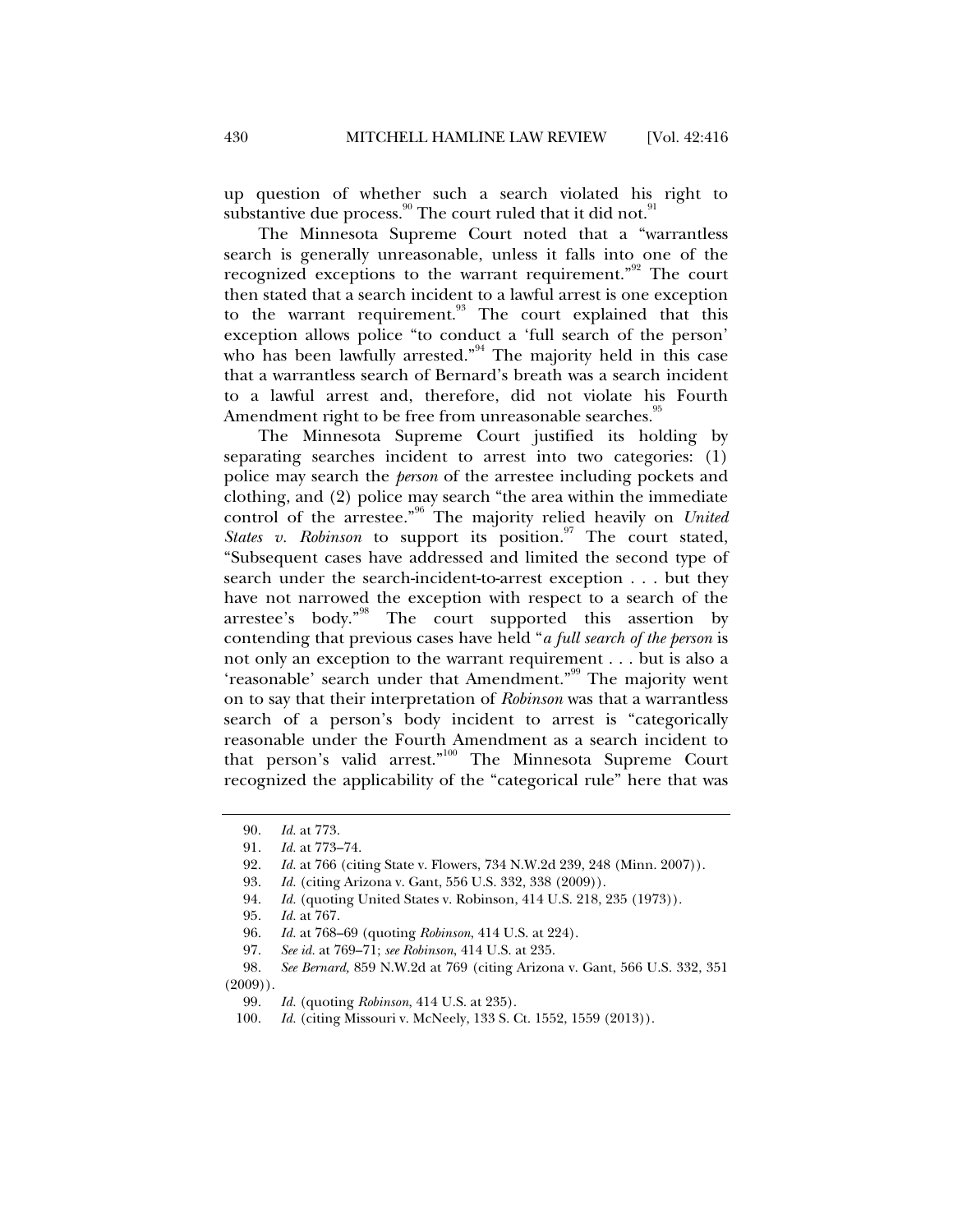addressed by the United States Supreme Court in *Riley v. California*  where "a search of the person of an arrestee [is] justified only by the custodial arrest itself  $\dots$ ."<sup>101</sup>

The court continued its reasoning by addressing *Riley* and *United States v. Chadwick* to further distinguish a search of a person's *body* post-arrest from a search of *the area within the person's immediate control*. 102 Both *Riley* and *Chadwick* placed limitations on the searchincident-to-arrest exception, but as the majority interpreted these cases, it only limits searches of the area within the arrestee's control—it does not limit a search of one's body. $103$ 

*Riley* held, as the majority also pointed out, that a warrant is required to search the contents of a cell phone on a person postarrest and that a warrantless search was not justified by the searchincident-to-arrest exception.<sup>104</sup> *Chadwick* also limited "the *type of property* that may be categorically searched as part of a search incident to arrest to property immediately associated with the arrestee."105 The court went on to say that because both *Riley* and *Chadwick* involved searches of property within the immediate control of the arrestee, any restrictions those holdings may have placed on searches incident to arrest applied only to searches of the area within the arrestee's immediate control, and did not apply to searches of the arrestee's body.<sup>106</sup>

The majority supported its reasoning by comparing the search of Bernard's breath to other searches incident to arrest that courts have held as valid. $107$  The court also supported its holding by citing several other cases upholding the reasonableness of breathalyzer tests as searches incident to arrest.<sup>108</sup> The court concluded its

 108. *Bernard*, 859 N.W.2d at 767 (citing United States v. Reid, 929 F.2d 990, 994 (4th Cir. 1991)) (holding reasonable searches incident to a lawful arrest to

 <sup>101.</sup> *Id.* at 770 (quoting Riley v. California, 134 S. Ct. 2473, 2484 (2014)).

 <sup>102.</sup> *Bernard*, 859 N.W.2d at 770 (citing *Riley*, 134 S. Ct. 2473; United States v. Chadwick, 433 U.S. 1 (1977)).

 <sup>103.</sup> *Id.* at 771.

 <sup>104.</sup> *Riley*, 134 S. Ct. at 2494–95; *see also Bernard*, 859 N.W.2d at 770.

 <sup>105.</sup> *Bernard*, 859 N.W.2d at 771 (interpreting *Riley*, 134 S. Ct. at 2484).

 <sup>106.</sup> *Id.* at 771 (interpreting *Riley*, 134 S. Ct. at 2484, and *Chadwick*, 433 U.S. at 15).

<sup>107</sup>*. Id.* at 767 (citing State v. Riley, 303 Minn. 251, 255, 226 N.W.2d 907, 910 (1975)) (holding a warrantless inspection of an arrested man's penis as a valid search incident to a lawful arrest). The court also cites *State v. Bonner*, where the court upheld the taking of an arrestee's fingerprints and photographs, to illustrate its comparison with *Bernard*. 146 N.W.2d 770, 775 (Minn. 1996).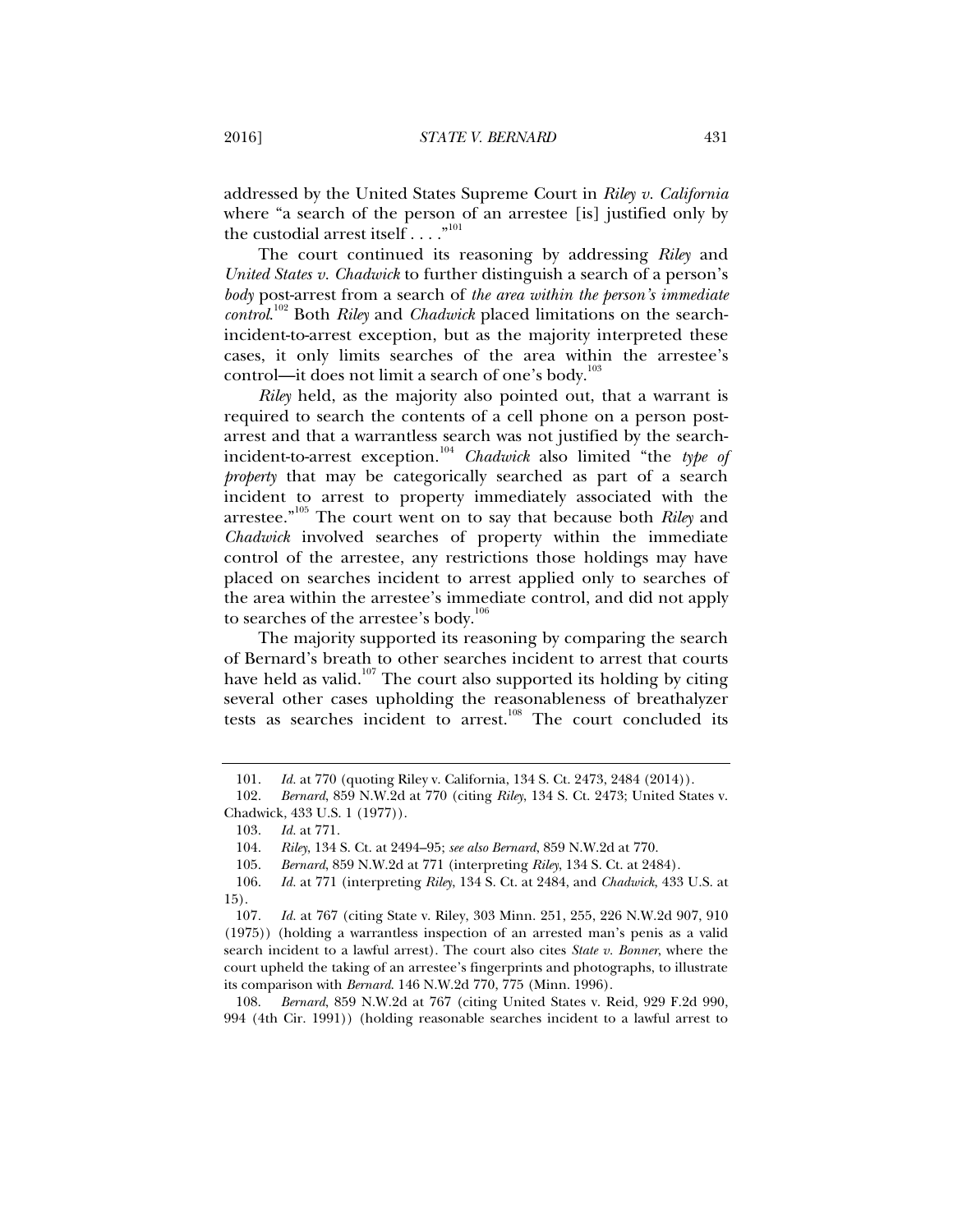analysis of the first issue by noting its inability to locate "a single case" in the United States holding warrantless breath tests impermissible under the exception.<sup>109</sup>

Holding that a warrantless search of Bernard's breath was not unreasonable, and therefore did not violate his Fourth Amendment right to be free from unreasonable searches, the court turned to the issue of whether such a search violated Bernard's right to substantive due process.<sup>110</sup> The court began its due process analysis by asking whether or not the challenged statute implicates a fundamental right.<sup>111</sup> The court reasoned that, because the search of Bernard's breath was constitutional under the Fourth Amendment, no fundamental right was implicated by the test refusal statute.112 Because the statute did not implicate a fundamental right, the court analyzed the test refusal statute under the rational basis standard.<sup>113</sup> Finding that Minnesota has a legitimate interest in highway safety, and that criminalizing drivers suspected of driving while impaired for refusing to submit a breath test was a reasonable means to further that interest, the court held that the test refusal statute did not violate Bernard's right to substantive due process.<sup>114</sup> Based on this analysis, the majority affirmed the Minnesota Court of Appeals' decision and Bernard's conviction.<sup>115</sup>

include breathalyzer tests).

 <sup>109.</sup> *Id.* at 767–68. But consider *Williams v. State*, decided after *Bernard*, where the Florida District Court of Appeals held that neither officer safety, nor preservation of evidence, would justify a breath test as permissible under the search-incident-to-arrest exception. Williams v. State, 167 So. 3d 483, 492 (Fla. Dist. Ct. App. 2015) (dictum), *cert. granted*, No. SC15-1417, 2015 WL 9594290 (Fla. Dec. 30, 2015). Although the majority is technically correct in its assertions, *Williams* draws into serious question the majority's assumption that courts truly are all in agreement on this issue.

<sup>110</sup>*. Bernard*, 859 N.W.2d at 773.

 <sup>111.</sup> *Id.*

 <sup>112.</sup> *Id.*

 <sup>113.</sup> *Id.*; *see also supra* notes 67–69 and accompanying text.

 <sup>114.</sup> *Bernard,* 859 N.W.2d at 773–74.

 <sup>115.</sup> *Id.* at 774.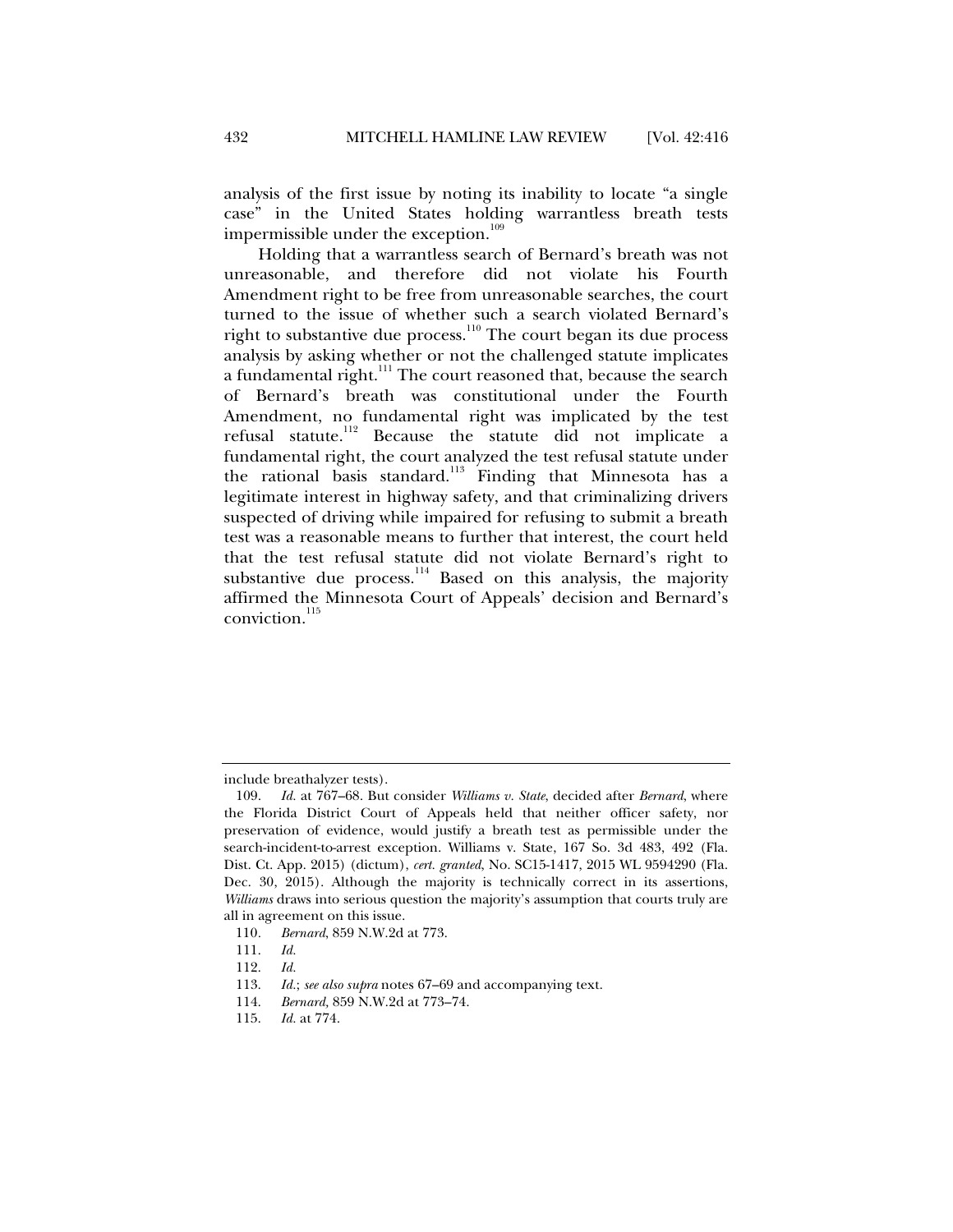#### *C. The Dissenting Opinion*

Justice Page and Justice Stras filed a joint dissenting opinion.<sup>116</sup> The dissent began by arguing that the majority erred in two respects:

First, the court assumes, without support, that biological material may be taken from *inside* a person's body as part of a search incident to arrest. Second, the court assumes, again without support, that the rationales underlying the search-incident-to-arrest exception—officer safety and preventing the destruction of evidence—do not apply to searches of a person.<sup>117</sup>

The dissenters argued that "the Supreme Court has never implied, much less stated, that the search-incident-to-arrest exception extends to the forcible removal of substances from within a person's body."<sup>118</sup> They supported their argument by pointing out the facts surrounding the search in *Robinson*, stating, "The 'full search of the person' involved only a pat down and an examination of the contents of Robinson's pockets, not an invasive search to retrieve biological material from within his body."<sup>119</sup> The dissent argued that if the search had been more invasive factually, a full search may not have been justified. $120$ 

The dissent continued by criticizing the majority's broad interpretation of *Robinson*, quoting *Riley* for support. The dissenters argued that "when [the Supreme Court] refers to a search of a person incident to arrest, as in *Robinson*, it is talking about personal property—that is, evidence—found *on* a person."<sup>121</sup> They pointed to the Supreme Court in *Robinson*, and cautioned on the proper scope of the exception, stating that "while *Robinson*'s categorical rule strikes the appropriate balance in the context of *physical objects*, neither of its rationales has much force with respect to digital contents on cell phones."122 The dissenting justices believed *Riley* clarified that *Robinson*'s holding applies only to physical evidence

121. *Id.*

<sup>116.</sup> *Id.* (Page and Stras, II., dissenting).

 <sup>117.</sup> *Id.* (citation omitted).

 <sup>118.</sup> *Id.*

 <sup>119.</sup> *Id.* at 775.

<sup>120.</sup> *Id.* (Page and Stras, JJ., dissenting) ("[T]he interests supporting a search incident to arrest would hardly justify disrobing an arrestee on the street . . . ." (quoting Illinois v. Lafayette, 462 U.S. 640, 645 (1983))).

 <sup>122.</sup> *Id.* (quoting Riley v. California, 134 S. Ct. 2473, 2484 (2014)).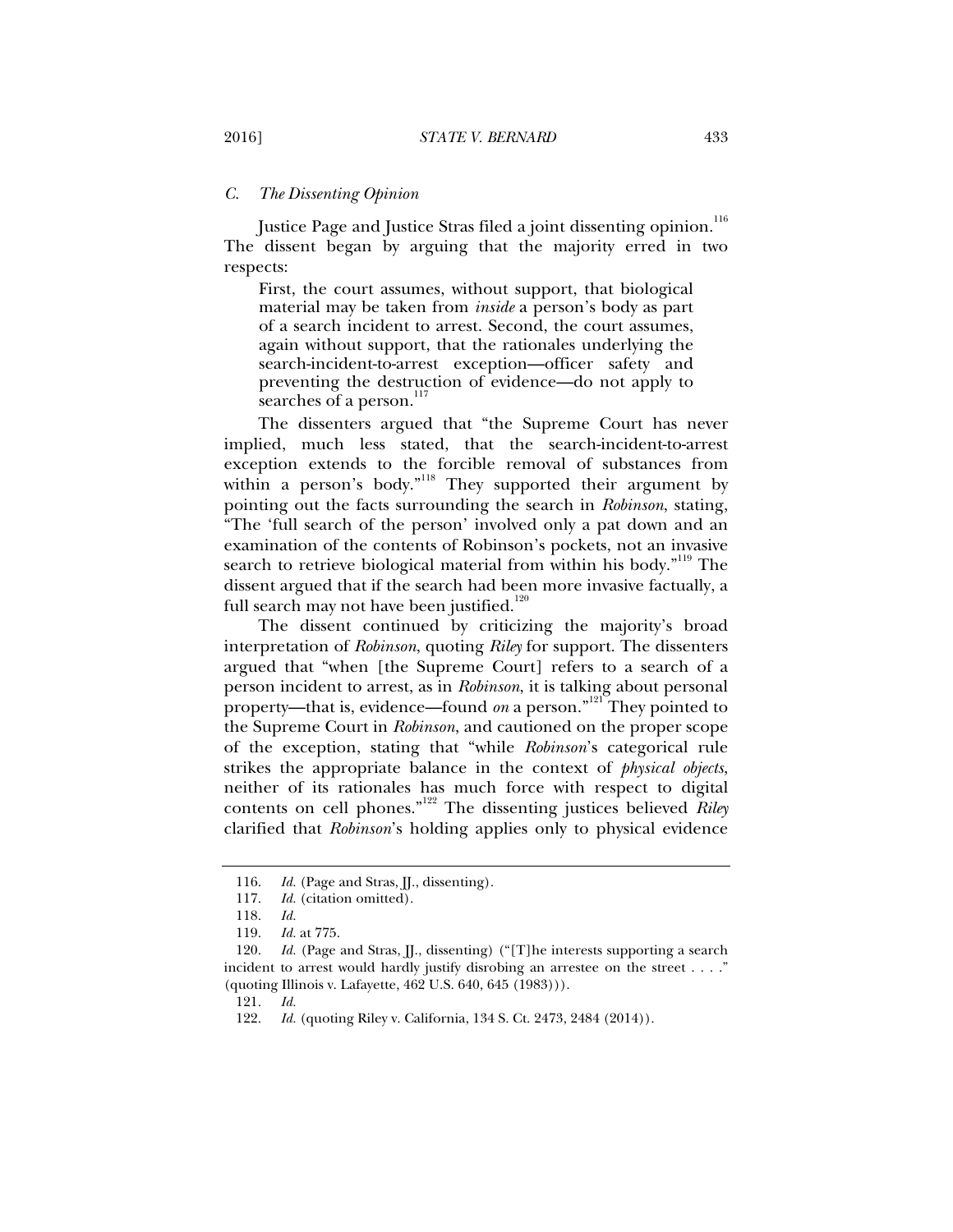rather than digital content; in turn they stated that "the only logical conclusion is that removal of breath (or blood or urine) from the body to discover an arrestee's blood alcohol level is not part of a search incident to arrest."<sup>123</sup>

The dissent's second point of contention with the majority opinion was the majority's assumption that "the rationales for the search-incident-to-arrest exception—officer safety and preventing the destruction of evidence—d[id] not apply to searches of a person."<sup>124</sup> The dissent believed this "assumption [wa]s in conflict with Supreme Court precedent."<sup>125</sup>

The dissent argued that the majority unjustifiably separated searches incident-to-arrest into two categories: searches of the person and searches of the area within his or her immediate control.<sup>126</sup> It then argued that the majority further erred when it applied the justifications of officer safety and preservation of evidence only to the latter category of searches, allowing a full search of the arrestee justified by the arrest itself.<sup>127</sup> The dissent found this separation unjustified by precedent, arguing that *Robinson* and *Riley* did not reject the *Chimel* rationales of officer safety and preservation of evidence as justifications for the searchincident-to-arrest exception, and did not extend the scope of the search-incident-to-arrest exception beyond the purposes it intended to serve.<sup>128</sup>

The dissent recognized the majority's need to separate these searches into two different categories; if the majority did not, the *Chimel* rationales would not justify a search of Bernard's breath:

The *only* justification for allowing police to conduct a warrantless breath test is the preservation of evidence due to the natural dissipation of alcohol from a person's bloodstream. In *McNeely*, however, the Supreme Court specifically rejected the proposition that the natural metabolization of alcohol constitutes a *per se* exigency justifying a warrantless blood test.<sup>129</sup>

- 123. *Id.* at 776.
- 124. *Id.* at 777.
- 125. *Id.*
- 126. *Id.* at 777–78.
- 127. *Id.*
- 128. *Id.* at 778.
- 129. *Id.*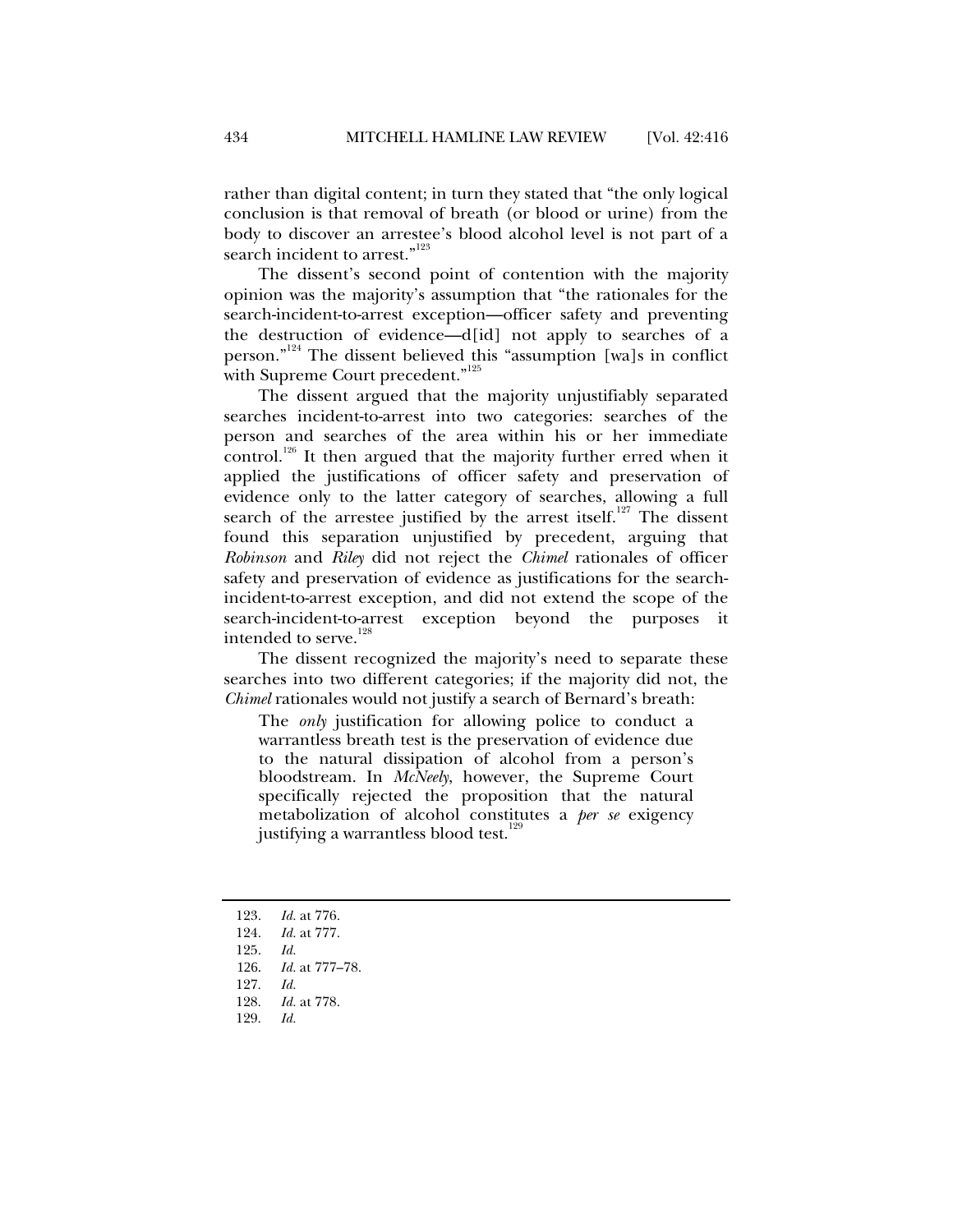The dissent believed the majority's separation of a search of one's body from a search of the area within his or her immediate control and recognition of a categorical "bright-line" rule was simply an attempt to "readopt[] a per se exigency under a different name."<sup>130</sup>

The dissent then moved to the topic of whether the test refusal statute was constitutional. The dissent concluded "that, in Bernard's case, it [wa]s not."<sup>131</sup> The dissent noted that "a state cannot criminalize the refusal to consent to an illegal warrantless search."<sup>132</sup> They end their constitutional analysis by arguing that the state cannot criminalize Bernard's right to refuse unconstitutional searches; because of this, the test refusal statute violated Bernard's right to due process.<sup>133</sup>

Although the dissent concluded that the test refusal statute was unconstitutional as applied to Bernard, it also acknowledged that there might be a situation where it would be constitutional to criminalize a test refusal, such as when it would be extremely difficult or impossible for law enforcement to get a search warrant.<sup>134</sup>

#### IV. ANALYSIS

#### *A. Unjustifiable Separation of Searches Incident to Arrest*

Separating the search *of a person's body* and a search *of the area within his or her immediate control* incident to a lawful arrest is not supported by Fourth Amendment jurisprudence. The United States Supreme Court in *Chimel* made no attempt to separate searches of an arrestee's person from the area within his or her immediate control. In fact, the Supreme Court in *Chimel* seemed to think that

 <sup>130.</sup> *Id.* at 779.

 <sup>131.</sup> *Id.*

 <sup>132.</sup> *Id.* (citing Camara v. Mun. Court of S.F., 387 U.S. 523, 540 (1967)).

 <sup>133.</sup> *Id.* at 780.

 <sup>134.</sup> *Id.* at 779–80 (citing Missouri v. McNeely, 133 S. Ct. 1552, 1561 (2013)). The United States Supreme Court in *McNeely* also acknowledged this possibility, noting that even though a warrantless blood test did not constitute a per se exigency, there might be situations where, because of the difficulty to obtain a warrant, an exigency could exist, justifying a warrantless blood test. *McNeely*, 133 S. Ct. at 1568. Such circumstances would, however, "vary depending upon the circumstances in the case." *Id.*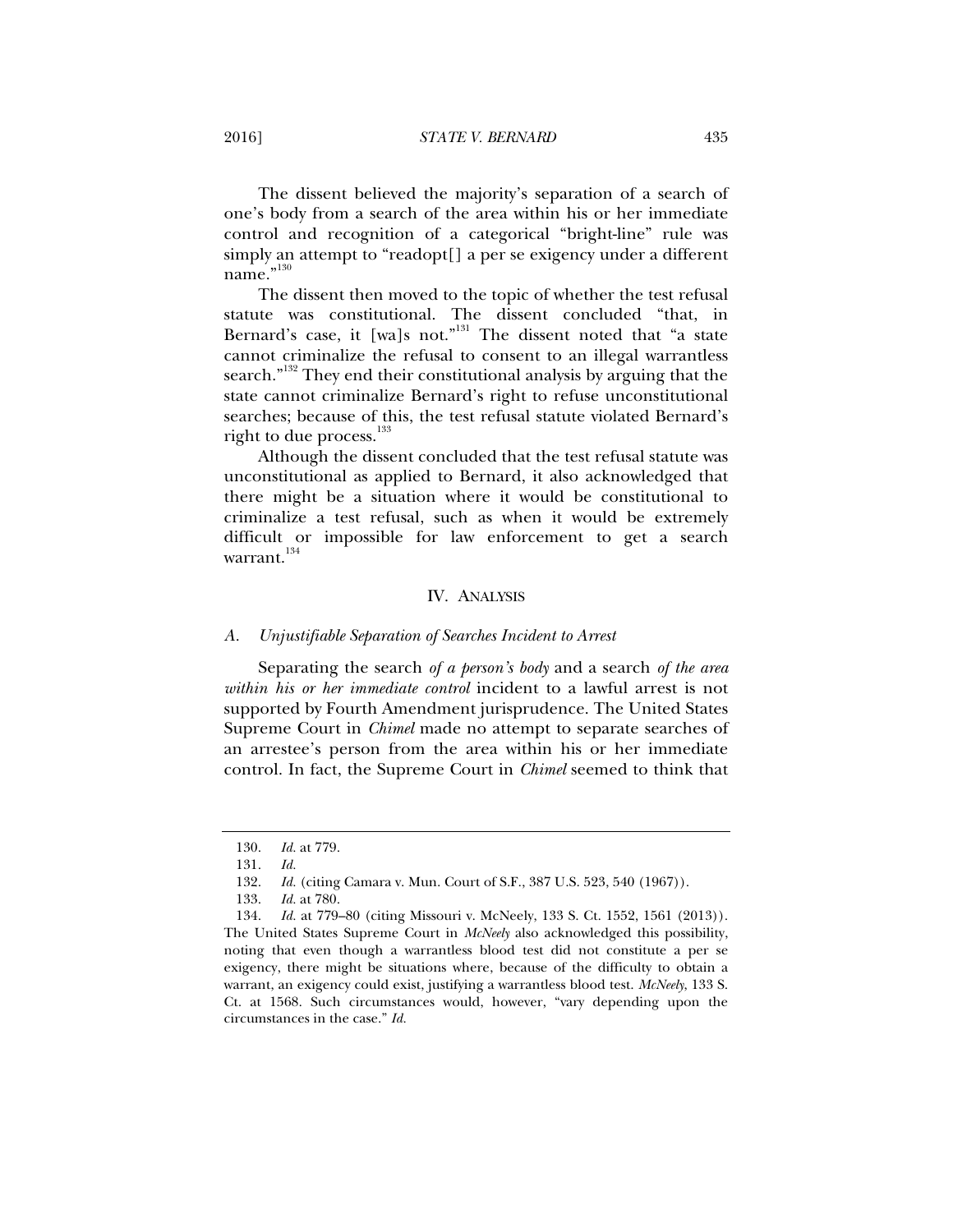the underlying rationales applied to both types of searches.<sup>135</sup> The Court's rationale in *Chimel* behind the search-incident-to-arrest exception applies to both types of searches, as is evidenced by the use of the disjunctive word "or" in the phrase "[assaulting an officer and destroying weapons] might easily happen where the weapon or evidence is on the accused's person *or* under his immediate control."<sup>136</sup>

The Supreme Court in *Arizona v. Gant* also made no distinction between a search of a person's body and a search of the area within his or her immediate control. Again, the language the Court used seemed to reiterate that the rationales behind the search-incident-to-arrest exception apply to both types of searches.137 Quoting *Chimel*, the Supreme Court in *Gant* acknowledged the Supreme Court's justification for searches incident to arrest, noting that "searches incident to arrest are reasonable '*in order to* remove any weapons [the arrestee] might seek to use' and '*in order to prevent* [the] concealment or destruction' of evidence . . . ."138 Like *Chimel*, the language in *Gant* suggests the rationales underlying searches of an arrestee's body are the same rationales underlying searches of the area within his or her immediate control.

The Minnesota Supreme Court argued that both *Robinson* and *Riley* justify making such a distinction.<sup>139</sup> However, a closer reading of *Riley* suggests it actually narrowed the scope of the search of a

 <sup>135.</sup> Chimel v. California, 395 U.S. 752, 764 (1969) ("The rule allowing contemporaneous searches is justified, for example, by the need to seize weapons and other things which might be used to assault an officer or effect an escape, as well as by the need to prevent the destruction of evidence of the crime—things which might easily happen where the weapon or evidence is on the accused's person or under his immediate control. But these justifications are absent where a search is remote in time or place from the arrest." (quoting Preston v. United States, 376 U.S. 364, 367 (1964))).

 <sup>136.</sup> *Id.* (emphasis added).

 <sup>137.</sup> Arizona v. Gant, 556 U.S. 332, 339 (2009) ("In *Chimel,* we held that a search incident to arrest may only include "the arrestee's person and the area 'within his immediate control', . . . . That limitation, which continues to define the boundaries of the exception, ensures that the scope of a search incident to arrest is commensurate with its purposes of protecting arresting officers and safeguarding any evidence of the offense of arrest that an arrestee might conceal or destroy." (quoting *Chimel*, 395 U.S. at 763)).

 <sup>138.</sup> *Id.* (alteration in original).

 <sup>139.</sup> *Bernard*, 859 N.W.2d at 770.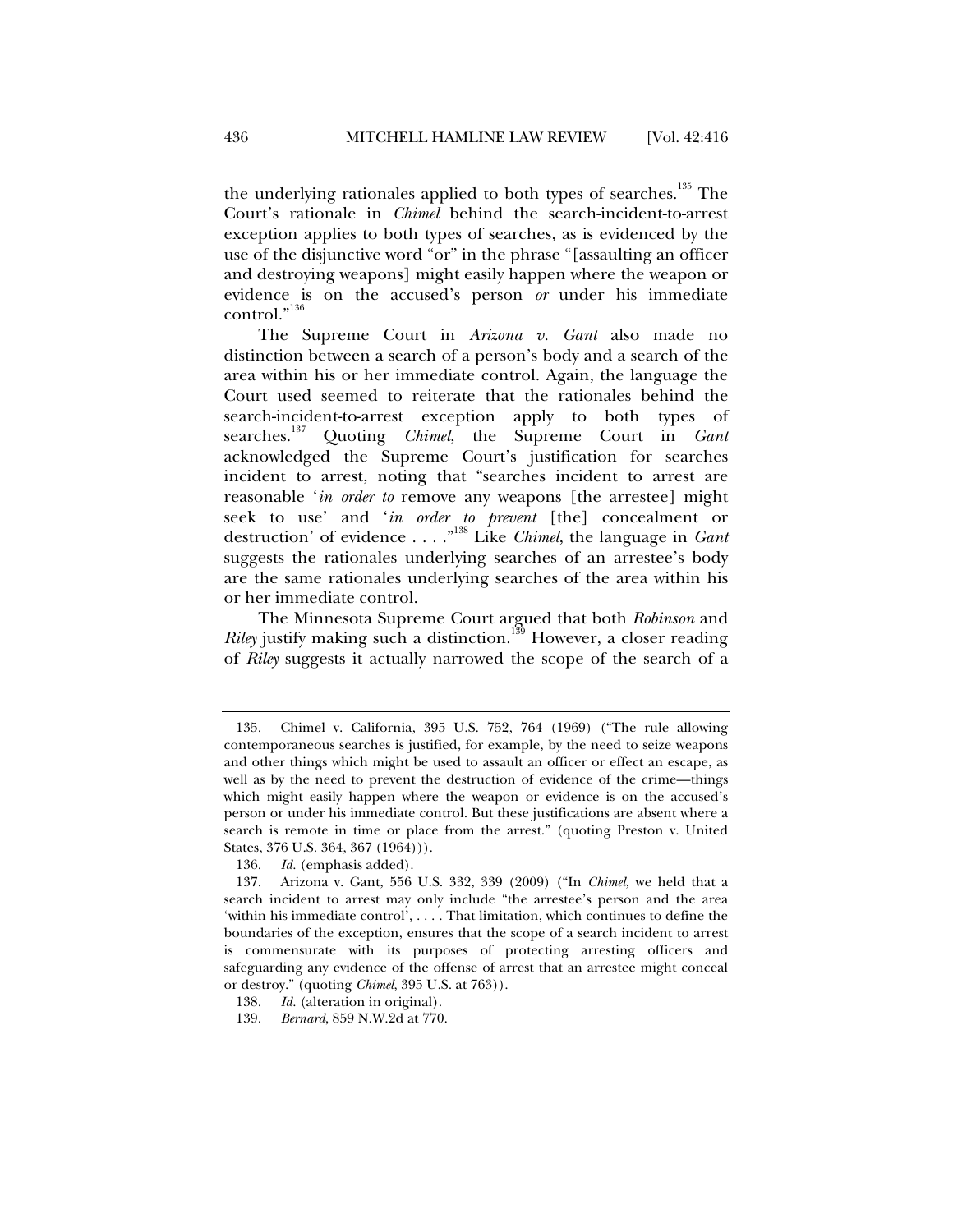person.140 As the dissent in *Bernard* points out, *Riley* clarified that "while *Robinson*'s categorical rule strikes the appropriate balance *in*  the context of physical objects, neither of its rationales has much force with respect to digital content on cell phones."<sup>141</sup> Observing a categorical rule *in the context of physical objects* found on a person is completely consistent with the *Chimel* rationales of officer safety and evidence preservation. Physical objects can be both a weapon and destroyable evidence. It makes sense why the Supreme Court would justify a search of a cigarette package found on a person as a search incident to a lawful arrest based on officer safety and evidence preservation.<sup>142</sup>

But *Riley* refused to extend the *Robinson* holding to the contents of cell phones because "[t]here are no comparable risks [to officer safety or evidence destruction] when the search is of digital data."143 Further, nowhere in *Robinson* or *Riley* does the Supreme Court say the *Chimel* rationales only apply to searches of the area within the immediate control of the arrestee.<sup>144</sup> The Minnesota Supreme Court is correct in its assertion that the particular cases it cited, *Chadwick*<sup>145</sup> and *Rile*y,<sup>146</sup> limited the type of property that can be searched incident to arrest, but that is not to

 141. *Bernard*, 859 N.W.2d at 775 (Page and Stras, JJ., dissenting) (emphasis added) (quoting *Riley*, 134 S. Ct. at 2484).

 142. United States v. Robinson, 414 U.S. 218, 236 (1973) ("Having in the course of a lawful search come upon the crumpled package of cigarettes, he was entitled to inspect it; and when his inspection revealed the heroin capsules, he was entitled to seize them as 'fruits, instrumentalities, or contraband' probative of criminal conduct.").

143. *Riley*, 134 S. Ct. at 2485.

 144. *Bernard*, 859 N.W.2d at 778 (Page and Stras, JJ., dissenting) ("[N]either *Robinson* nor *Riley* rejected the *Chimel* rationales as bookends for the circumstances under which the search-incident-to-arrest exception applies."). While *Robinson* does state that "[e]xamination of this Court's decisions shows that these two propositions have been treated quite differently," it goes on to say that the two types of searches are "likewise conceded *in principle*." 414 U.S. at 224 (emphasis added). The *Robinson* decision then quotes *Chimel* and its underlying rationales of officer safety and evidence preservation. *Id.* at 225–26.

 145. 433 U.S. 1 (1977) (holding that a warrantless search of a footlocker was not justified as a search incident to arrest).

146. 134 S. Ct. 2473.

 <sup>140.</sup> Riley v. California, 134 S. Ct. 2473, 2490–91 (2014) ("In 1926, Learned Hand observed . . . that it is 'a totally different thing to search a man's pockets and use against him what they contain, from ransacking his house for everything which may incriminate him.' If his pockets contain a cell phone, however, that is no longer true.") (citation omitted).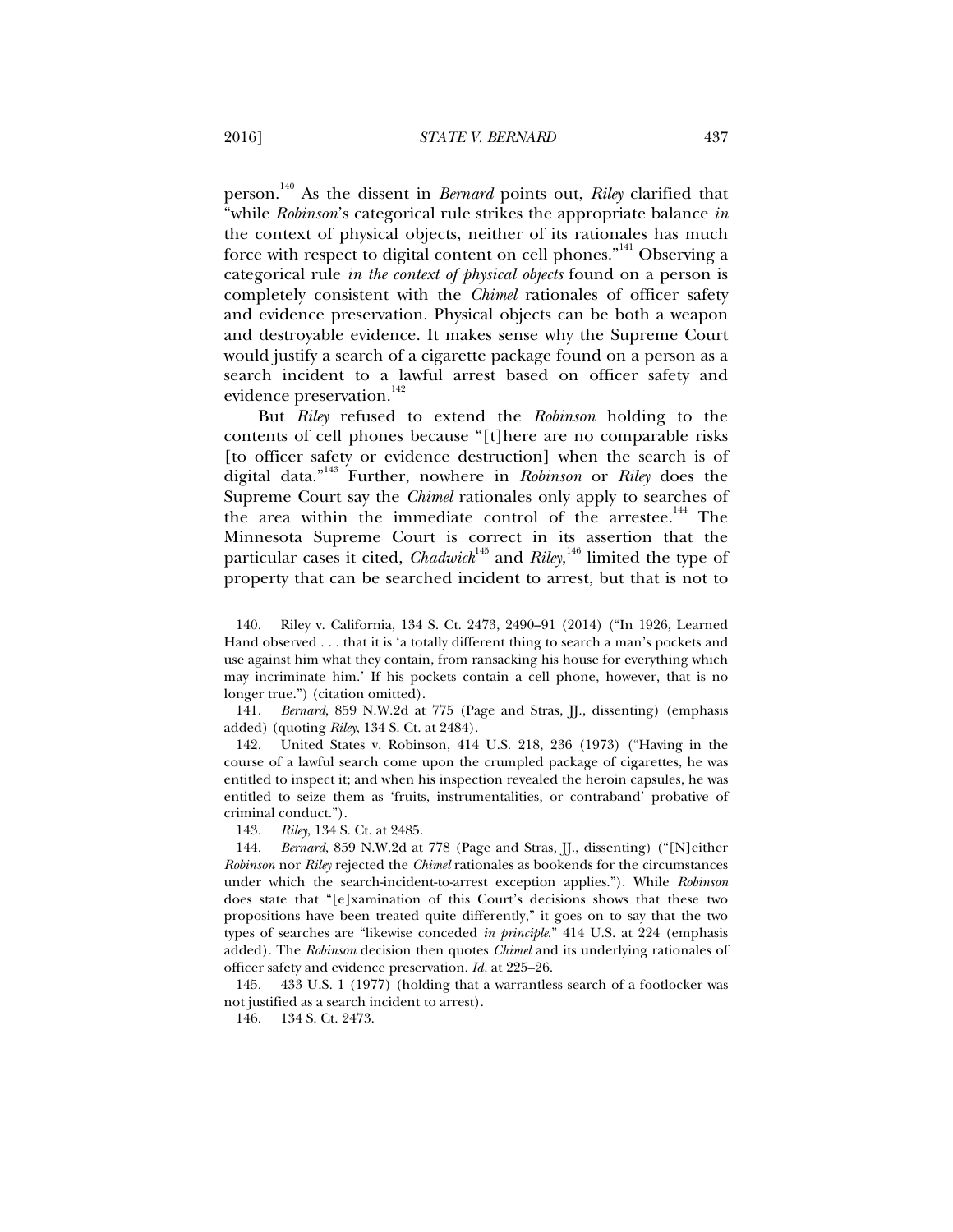say that the underlying principles of *Chimel* do not apply to other types of searches incident to arrest.

Finally, the Minnesota Supreme Court tried to justify its position by pointing to *State v. Riley*, which allowed a warrantless visual search of an arrested man's penis under the search-incidentto-arrest exception.<sup>147</sup> However, the Minnesota Supreme Court failed to mention *State v. Lussier*, which came to the opposite conclusion.<sup>148</sup> *Lussier* stated that the holding in *State v. Riley* did not apply to its situation because the search in *Lussier* went "significantly further than a visual inspection and involve[d] a greater privacy interest."149 The court in *Lussier* concluded that the search was not justified by the arrest alone. $150$ 

Furthermore, the Minnesota Court of Appeals in *Lussier* made no distinction between a search of person's body and a search of the area immediately surrounding him or her; in fact, the language again seems to suggest the exact opposite:

[N]either justification for the search-incident-to-arrest exception—officer safety and preservation of evidence was present here given that respondent was handcuffed and was under constant police observation. Accordingly, we conclude that because respondent was restrained and observed by officers at all times, the warrantless collection of evidence from his genitals was not justified by the need to preserve evidence.

*Lussier*, *Chimel*, and *Gant* all draw into serious question the Minnesota Supreme Court's claim that a "categorical rule" exists allowing a full search of the person of an arrestee.<sup>152</sup> These cases are not the only ones to do so.<sup>153</sup> It is for these reasons the

 <sup>147.</sup> *See Bernard*, 859 N.W.2d at 767; *see also* State v. Riley, 303 Minn. 251, 254, 226 N.W.2d 907, 909 (1975).

 <sup>148. 770</sup> N.W.2d 581, 589 (Minn. Ct. App. 2009) (holding that a warrantless SARS examination of the defendant's genitals was not valid under the searchincident-to-arrest exception), *reh'g denied*, (Minn. Ct. App. Nov. 17, 2009).

 <sup>149.</sup> *Id.*

 <sup>150.</sup> *Id.* (stating the search involved actual touching of the defendant's genitals while the search in *Riley* involved only a visual inspection).

 <sup>151.</sup> *Id.* (citing Arizona v. Gant, 556 U.S. 332, 339 (2009)).

 <sup>152.</sup> *Bernard*, 859 N.W.2d at 770.

 <sup>153.</sup> *See, e.g.*, Cupp v. Murphy, 412 U.S. 291, 295 (1973) (holding a warrantless search of defendant's fingernails was justified where probable cause to arrest existed, noting "[t]he basis for this exception is that when an arrest is made, it is reasonable for a police officer to expect the arrestee to use any weapons he may have and to attempt to destroy any incriminating evidence then in his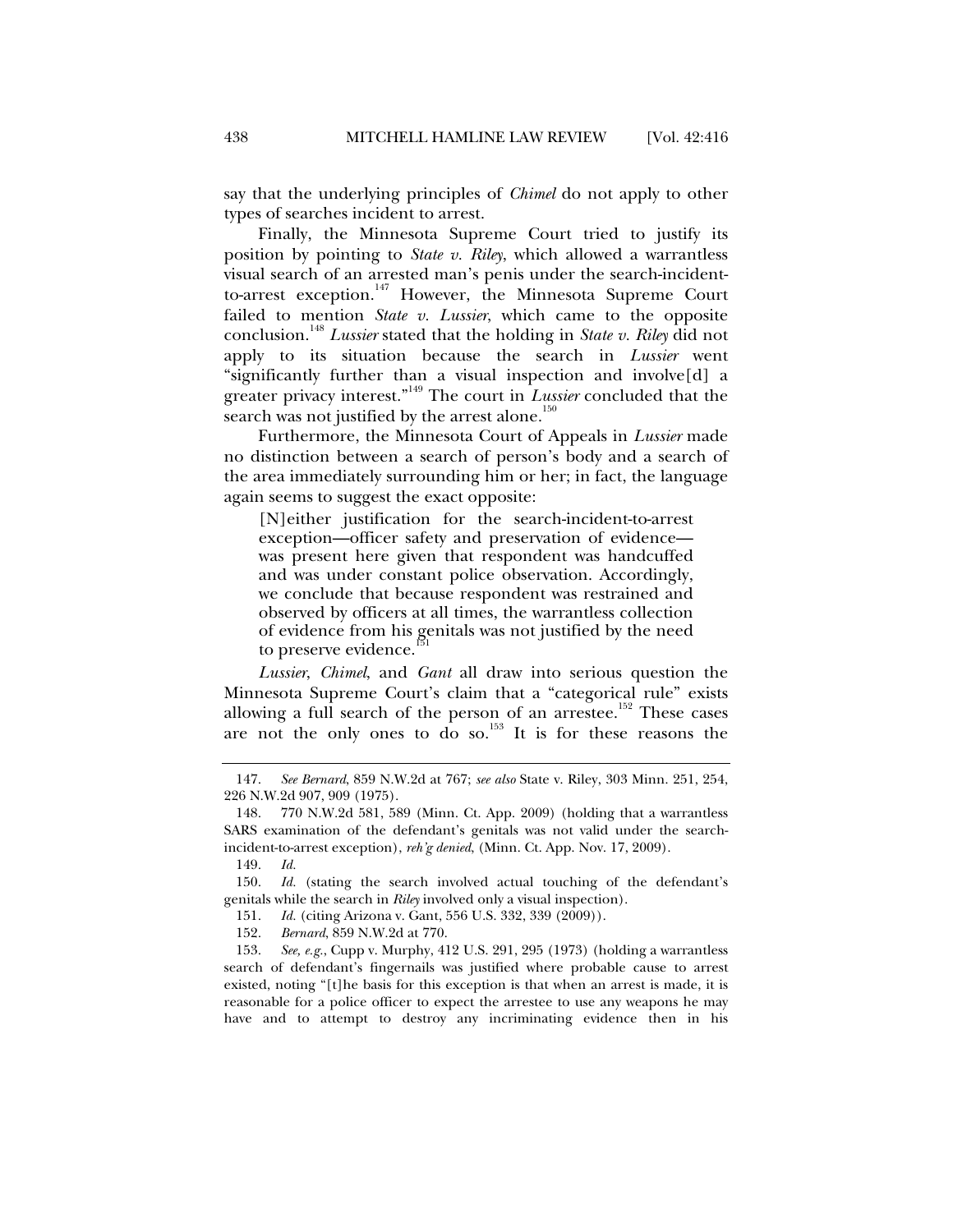Minnesota Supreme Court should have analyzed the warrantless search of Bernard's breath under the rationales set forth in *Chimel*.

# *B. Under Proper Fourth Amendment Jurisprudence, a Breath Test Is Not Justified as a Search Incident to Arrest*

As the dissent points out, the majority must separate searches of one's body and searches of the area within his or her immediate control in order to reach its result.<sup>154</sup> Application of the *Chimel* rationale behind searches incident to arrest—officer safety, and evidence preservation<sup>155</sup>—reveals that a warrantless search of one's breath is not justified by the search-incident-to-arrest exception.<sup>156</sup>

To begin with, a breath test is clearly not being used for officer safety. Therefore, the only rationale that could justify a breath test as a search incident to arrest is evidence preservation. Searches for evidence preservation are justified to prevent the *active* concealment or destruction of evidence, that is, to prevent *the defendant* from concealing or destroying evidence.<sup>157</sup> A defendant cannot actively destroy the concentration of alcohol in his body. As discussed above, the natural dissipation of alcohol alone does not justify a search of one's body under the Fourth Amendment.<sup>158</sup> *McNeely* made it clear that there was no per se exigency from the

 156. *Gant*, 566 U.S. at 339 (stating if it is impossible for an arrestee to gain access to the area officers are trying to search, then the exception does not exist).

 157. *See id.* ("That limitation, which continues to define the boundaries of the exception, ensures that the scope of a search incident to arrest is commensurate with its purposes of protecting arresting officers and safeguarding any evidence of the offense of arrest *that an arrestee might conceal or destroy*.") (emphasis added); *Chimel*, 395 U.S. at 763 ("[I]t is entirely reasonable for the arresting officer to search for and seize any evidence on the arrestee's person in order to prevent its concealment or destruction. . . . [This includes] the area 'within his immediate control'—construing that phrase to mean the area from within which *he might gain*  possession of a weapon or destructible evidence.") (emphasis added).

 158. Missouri v. McNeely, 133 S. Ct. 1552, 1558 (2013) ("[T]he natural dissipation of alcohol in the bloodstream does not constitute an exigency in every case sufficient to justify conducting a blood test without a warrant.").

possession"); State v. Robb, 605 N.W.2d 96, 100 (Minn. 2000) ("One exemption from the warrant requirement is that a person's body and the area within his or her immediate control may be searched incident to a lawful arrest . . . . This exemption ensures officer safety by allowing officers to remove any weapons the arrestee might reach and also prevents the arrestee from tampering with or destroying evidence or contraband.") (citation omitted).

 <sup>154.</sup> *Bernard*, 859 N.W.2d at 778 (Page and Stras, JJ., dissenting).

 <sup>155.</sup> *See* Chimel v. California, 395 U.S. 752, 762–63 (1969).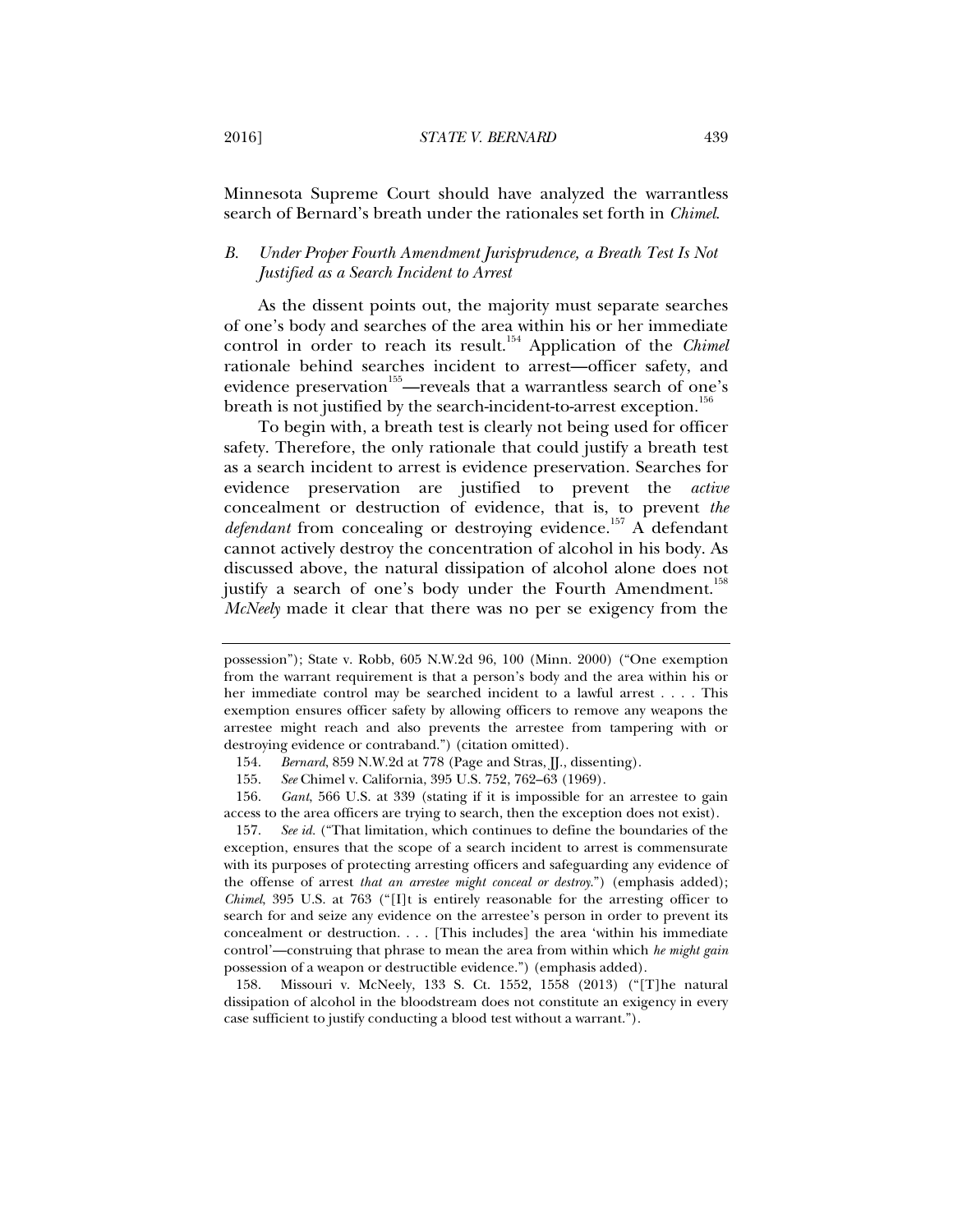natural dissipation of alcohol in the blood stream.<sup>159</sup> Because a defendant cannot actively destroy the alcohol in his bloodstream, and because the Supreme Court has already rejected the natural dissipation of alcohol as a per se exigent circumstance authorizing a warrantless search, the evidence preservation rationale in *Chimel* does not justify a warrantless breath test as a search incident to arrest.<sup>160</sup> Therefore, the search-incident-to-arrest exception should not have been applied in this case.

#### *C. Despite the* Bernard *Holding, Your Body Is Still Your Temple*

It is undisputed that "the Fourth Amendment protects people, not places."161 "The overriding function of the Fourth Amendment is to protect personal privacy and dignity against unwarranted intrusion by the State." $162$  Bodily integrity is at the heart of Fourth Amendment privacy concerns.<sup>163</sup> Because of this, we should not accept the Minnesota Supreme Court's assertion that a warrantless intrusion into a body cavity is ever justified. $164$ 

As stated, warrantless searches are per se unreasonable under the Fourth Amendment.<sup>165</sup> Because personal privacy and bodily integrity are at the heart of the Fourth Amendment, courts must

162. Schmerber v. California, 384 U.S. 757, 767 (1966).

 <sup>159.</sup> *Id.*

 <sup>160.</sup> *See Gant*, 556 U.S. at 339 (citing *Chimel*, 395 U.S. at 763) ("If there is no possibility that an arrestee could reach into the area that law enforcement officers seek to search, both justifications for the search-incident-to-arrest exception are absent and the rule does not apply.").

 <sup>161.</sup> Katz v. United States, 389 U.S. 347, 351 (1967); *see* United States v. Chadwick, 433 U.S. 1, 7 (1977) ("[M]ore particularly, it protects people from unreasonable government intrusions into their legitimate expectations of privacy."); *see also* Mapp v. Ohio, 367 U.S. 643, 656 (1961) (noting that the Fourth Amendment's exclusionary doctrine was "an essential part of the right to privacy").

 <sup>163.</sup> *See id.* at 772 ("The integrity of an individual's person is a cherished value of our society."); *see also McNeely*, 133 S. Ct. at 1558 ("[A] compelled physical intrusion beneath [the defendant's] skin and into his veins [constitutes] an invasion of bodily integrity [that] implicates an individual's 'most personal and deep-rooted expectations of privacy.'" (quoting Winston v. Lee, 470 U.S. 753, 760  $(1985))$ .

 <sup>164.</sup> *Cf.* Maryland v. King, 133 S. Ct. 1958, 1989 (2013) (Scalia, J., dissenting) ("I doubt that the proud men who wrote the charter of our liberties would have been so eager to open their mouths for royal inspection.").

 <sup>165.</sup> *See Katz*, 389 U.S. at 357 ("[S]earches conducted outside the judicial process, without prior approval by judge or magistrate, are per se unreasonable under the Fourth Amendment.").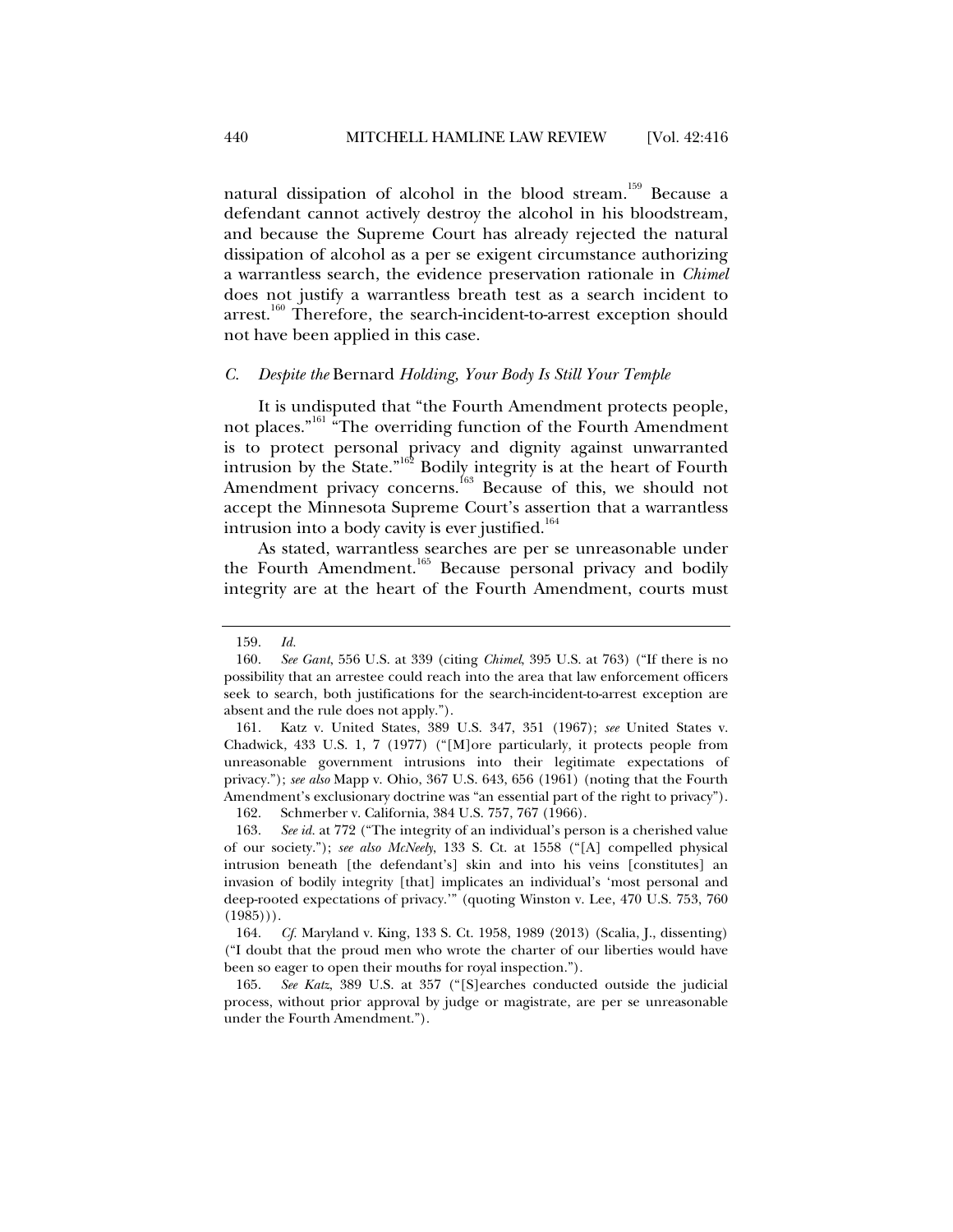balance the degree that an exception to the warrant requirement impedes on an individual's reasonable expectation of privacy against the degree that an exception promotes legitimate governmental interests.166 The Supreme Court has invalidated many searches that cross the line from promoting governmental interests into the realm of intruding upon individual autonomy and privacy.<sup>167</sup>

Of course, the government has a compelling interest in protecting people from drunk drivers.<sup>168</sup> However, creating an exception to the Fourth Amendment warrant requirement is not "needed for the promotion"<sup>169</sup> of this interest. If the Minnesota Supreme Court is worried about people refusing to take chemical tests to determine if they are intoxicated—which would allow the evidence in their breath, blood, and urine to slowly dissipate while a warrant is secured—a much simpler remedy is available.

Instead of criminalizing test refusal under the guise of expedited testing, the Minnesota legislature could lower the statutory intoxication limit or extend the time frame that law enforcement officials have to secure a test.<sup>170</sup> Once a warrant is secured, then the search is reasonable under the Fourth Amendment, provided officers abide by the warrant.<sup>171</sup> If the legislature were to criminalize a warranted search as a test refusal, it

 <sup>166.</sup> Riley v. California, 134 S. Ct. 2473, 2484 (2014) (quoting Wyoming v. Houghton, 526 U.S. 295, 300 (1999)).

 <sup>167.</sup> *See, e.g.*, *id.* at 2485 (arguing that, because cell phones "place vast quantities of personal information literally in the hands of individuals," the privacy interests associated with warrantless searches of cell phones outweigh the comparable risk of losing evidence); Chimel v. California, 395 U.S. 752, 763 (1969).

 <sup>168.</sup> In 2012, 114 people were killed by drunk drivers in Minnesota alone; this constituted 29% of all traffic related deaths. *2012 Drunk Driving Fatalities by State*, MADD BLOG (Nov. 15, 2013), http://www.madd.org/blog/2013/november/2012 -drunk-driving-fatalities.html.

 <sup>169.</sup> *Riley*, 134 S. Ct. at 2484 (quoting *Houghton*, 526 U.S. at 300).

 <sup>170.</sup> A person is statutorily intoxicated for the purposes of the driving-whileimpaired statute if "the person's alcohol concentration at the time, or as measured within two hours of the time, of driving, operating, or being in physical control of the motor vehicle is 0.08 or more." MINN. STAT. § 169A.20, subdiv. 1(5) (2014).

 <sup>171.</sup> *See* 68 AM. JUR. 2D *Searches and Seizures* § 306 (2015) ("When law enforcement officers execute a valid search warrant and act in a reasonable manner to protect themselves from harm, the Fourth Amendment is not violated.").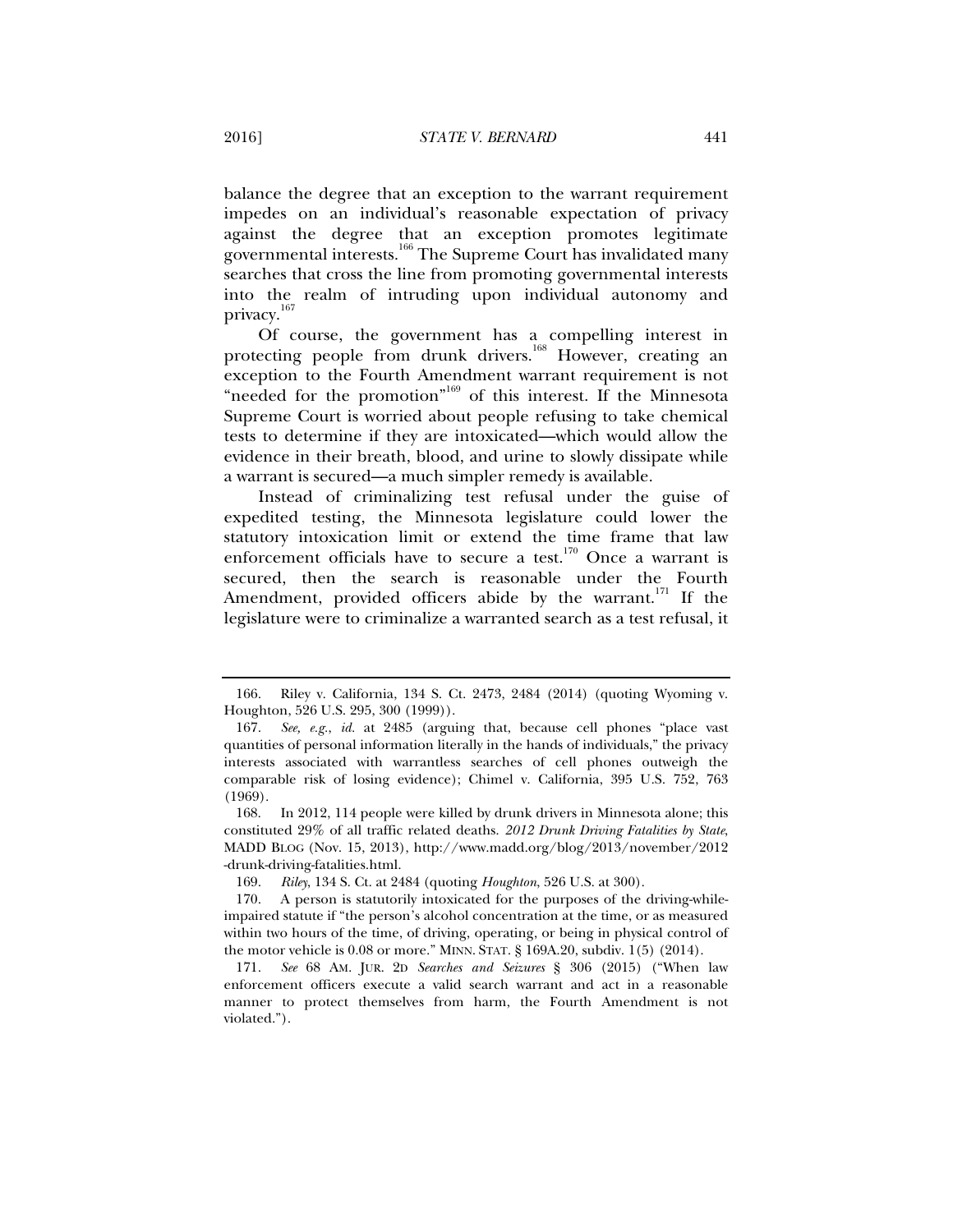would be free to do so, because the Fourth Amendment does not protect against reasonable searches and seizures.<sup>172</sup>

To minimize a person's right to personal privacy, individual autonomy, and bodily integrity is one thing, but to argue that Fourth Amendment jurisprudence sanctions it is quite another. As "every man's house is his castle,"173 so too is his *body* his temple. It seems contradictory to hold that people have a greater privacy interest in the contents of their cell phones and in their homes than they do inside their body cavities—their bladder or inside their veins. As the dissent in *Bernard* points out, if the digital contents of a cell phone are safe from a search incident to arrest, "the only logical conclusion is that the removal of breath (or blood or urine) from the body to discover an arrestee's blood alcohol level is not part of a search incident to arrest."174 Just as the Supreme Court in *Riley* refused to extend the holding in *Robinson* to the search of data on a cell phone, and the Court in *Chimel* and *Mincey* refused to allow the search of one's home incident to arrest, the Minnesota Supreme Court should not have justified a warrantless search of Bernard's breath.<sup>175</sup>

*D. Due Process* 

As mentioned above, due process provides "heightened protection against government interference with certain fundamental rights and liberty interests."176 Fundamental rights are those rights and liberties that are "'deeply rooted in this Nation's history and tradition' . . . and 'implicit in the concept of ordered liberty,' such that 'neither liberty nor justice would exist if they were sacrificed."<sup>177</sup> The Due Process Clause of the Fourteenth

 177. *Glucksberg*, 521 U.S. at 720–21 (quoting Moore v. City of East Cleveland, 431 U.S. 494, 503 (1977); Palko v. Connecticut, 302 U.S. 319, 325–26 (1937)).

 <sup>172.</sup> *See* U.S. CONST. amend. IV.

 <sup>173.</sup> Weeks v. United States, 232 U.S. 383, 390 (1914).

 <sup>174.</sup> State v. Bernard, 859 N.W.2d 762, 776 (Minn. 2015) (Page and Stras, JJ., dissenting).

 <sup>175.</sup> Riley v. California, 134 S. Ct. 2473, 2485 (2014); *see also Bernard*, 859 N.W.2d at 777 (Page and Stras, JJ., dissenting) ("[A] person taking a breath test must insert a tube into his or her mouth and then comply with the officer's instructions [on how] to blow *into* the tube at a specified rate . . . . The court does not cite a single Supreme Court case authorizing such a profound intrusion into a person's bodily integrity during a search incident to arrest.").

 <sup>176.</sup> Washington v. Glucksberg, 521 U.S. 702, 720 (1997); *see supra* Part II.D.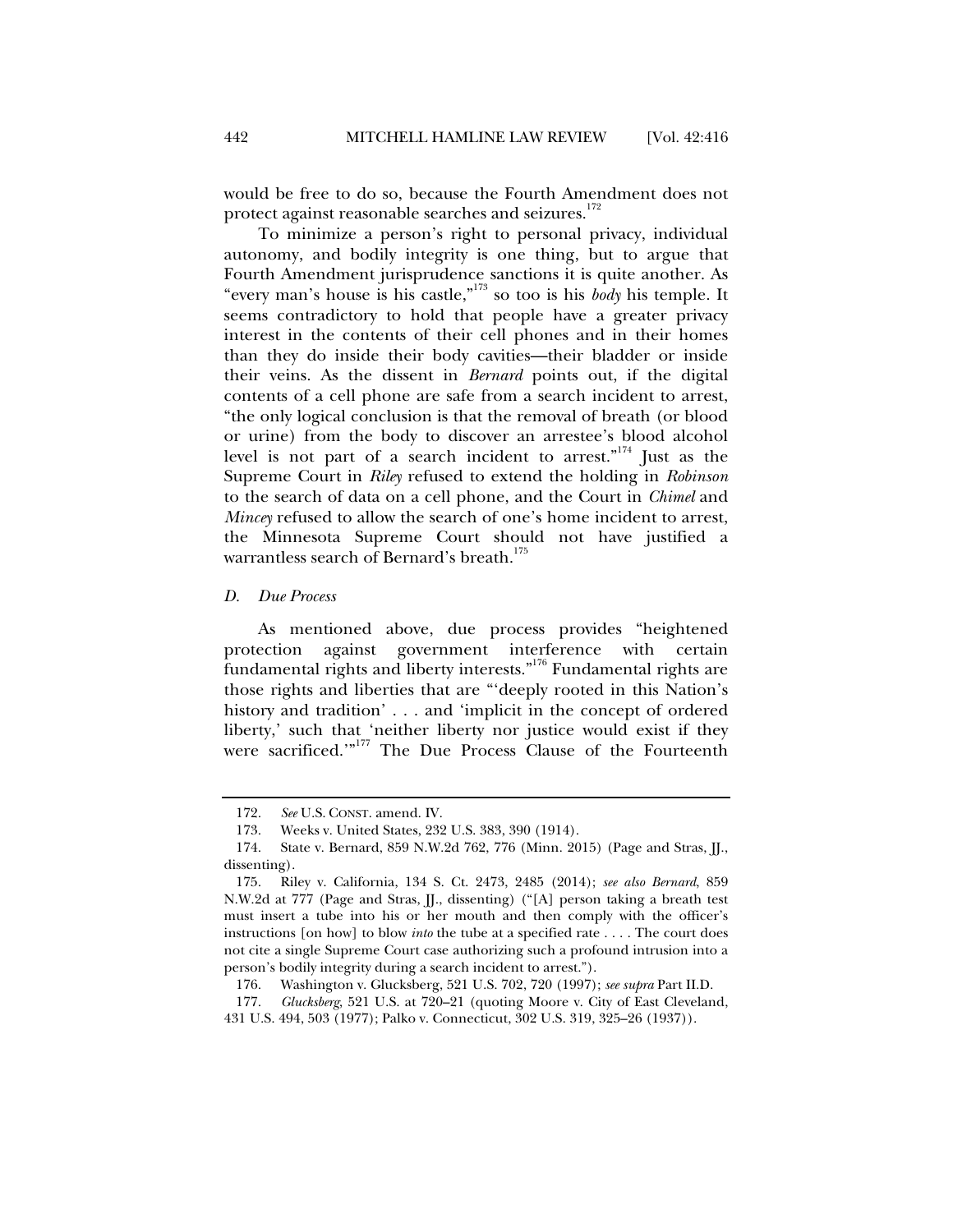Amendment imposes a duty on the Supreme Court to review laws of the states to determine whether laws violate our fundamental rights and liberty interests.<sup>178</sup>

The Supreme Court considers state action unconstitutional under the Due Process Clause if the conduct "shocks the conscience."179 For example, in *Rochin v. California*, the Supreme Court reversed a conviction based on conduct that did just that conduct that is not too far off from Bernard's situation.<sup>180</sup> When officers entered the open Rochin residence and forced their way into his bedroom on a tip that he was selling narcotics, they found him sitting on his bed partly dressed with his common-law wife.<sup>181</sup> Upon seeing the officers, Rochin grabbed two capsules off his nightstand and shoved them in his mouth.<sup>182</sup> Rochin was handcuffed and taken to a hospital where officers ordered doctors to force "an emetic solution through a tube into Rochin's stomach against his will."<sup>183</sup> After doctors pumped Rochin's stomach against his will, he vomited up the capsules, which were used against him at trial and resulted in his conviction.<sup>184</sup> The Supreme Court reversed his conviction, finding that the officer's conduct shocked the conscious and violated Rochin's right to due process of law.<sup>185</sup>

By criminalizing Bernard's right to refuse an unreasonable search, the Minnesota legislature has effectively allowed officers to pry open a defendant's mouth and shove a tube inside of it in order to gain evidence to use against them at trial without a warrant. You can refuse, but you will be charged with a new crime.186 This is no choice in any sense of the word—the option to

 185. *Id.* at 172 ("Illegally breaking into the privacy of the petitioner, the struggle to open his mouth and remove what was there, the forcible extraction of his stomach's contents—this course of proceeding by agents of government to obtain evidence is bound to offend even hardened sensibilities. They are methods too close to the rack and the screw to permit of constitutional differentiation.").

186. *See* MINN. STAT. § 169A.51, subdiv. 2 (2014).

 <sup>178.</sup> Rochin v. California, 342 U.S. 165, 169 (1952) (noting that the Supreme Court reviews laws "in order to ascertain whether they offend those canons of decency and fairness which express the notions of justice of English-speaking peoples even toward those charged with the most heinous offenses." (quoting Malinski v. New York, 324 U.S. 401, 416–17 (1945))).

 <sup>179.</sup> *Id.* at 172.

 <sup>180.</sup> *Id.* at 174.

 <sup>181.</sup> *Id.* at 166.

 <sup>182.</sup> *Id.*

 <sup>183.</sup> *Id.*

 <sup>184.</sup> *Id.*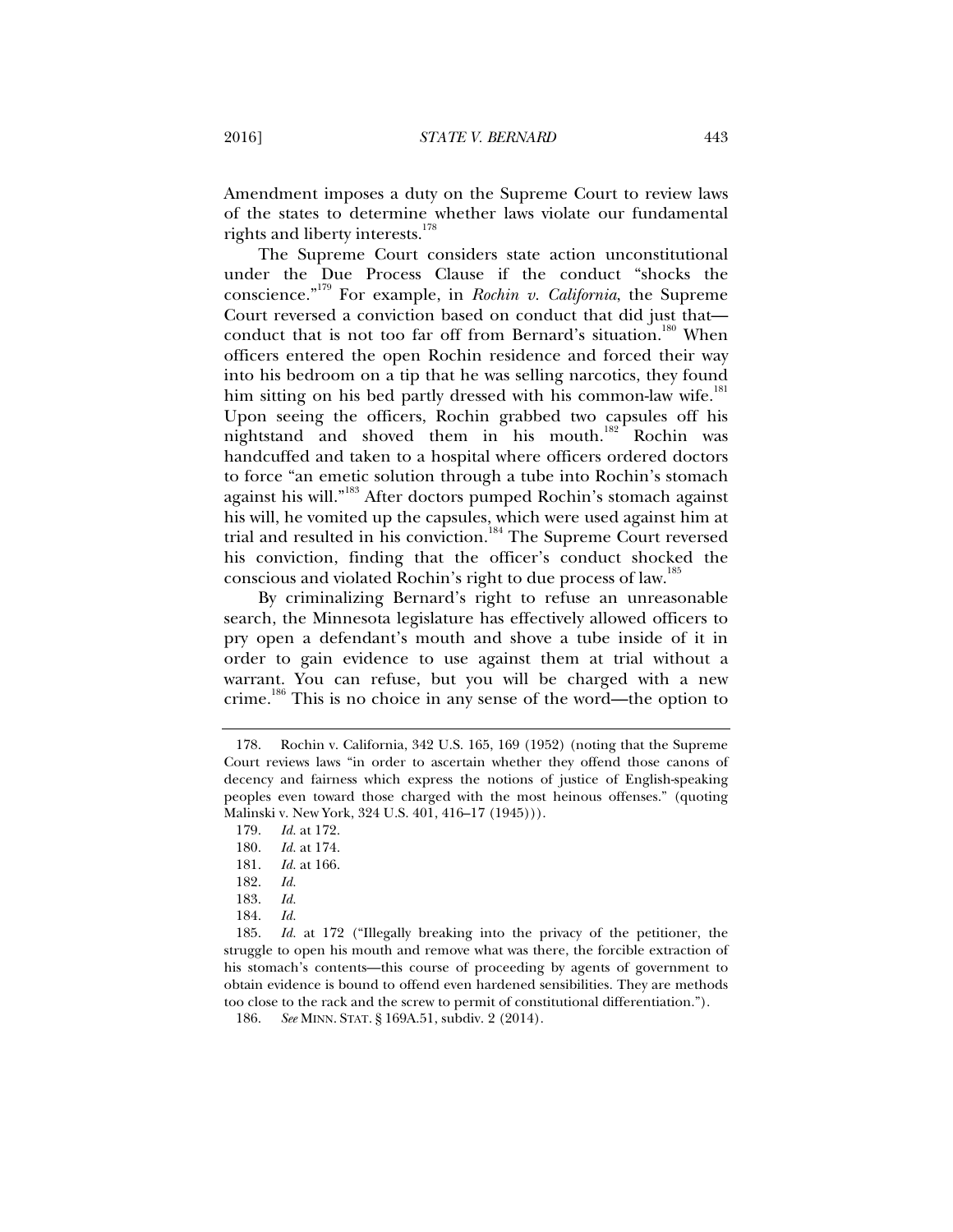refuse a drug test presents only the appearance of a choice; however, the individual will be charged regardless. The Minnesota test refusal statute violates one of our most deeply rooted fundamental liberties: the right to be free from unreasonable searches and seizures under the Fourth Amendment.<sup>187</sup>

If a statute violates a fundamental right under the Fourteenth Amendment due process clause, its constitutionality is subject to strict scrutiny.<sup>188</sup> Having argued that a breath test is not justified under the search-incident-to-arrest exception, the Minnesota Supreme Court should have analyzed the mandatory breath test statute under a strict scrutiny standard.<sup>189</sup> While the state has a compelling interest in highway safety, the test-refusal statute is not narrowly tailored to achieve that interest. There is a much less restrictive means to achieve this interest: either lower the statutory intoxication level or extend the time allowed to secure a warrant.<sup>1</sup> After that, go get a warrant.

#### V. CONCLUSION

The Minnesota Supreme Court ruled in *Bernard* that a statute criminalizing the refusal to take a breath test did not violate Bernard's right to due process because a warrantless breath test was reasonable under the Fourth Amendment as a search incident to a lawful arrest.<sup>191</sup> Review of the relevant case law has demonstrated that the court misinterpreted the search-incident-to-arrest exception and failed to consider important public policy considerations required by the Fourth Amendment. Holding a warrant is required to search the contents of a cell phone and to search one's dwelling after a lawful arrest, but finding a warrant is

 <sup>187.</sup> Missouri v. McNeely, 133 S. Ct. 1552, 1558 (2013); Mapp v. Ohio, 367 U.S. 643, 655 (1961) (noting that the Fourth Amendment protects people's "freedom from all brutish means of coercing evidence"); Wolf v. Colorado, 338 U.S. 25, 27–28 (1949) ("The security of one's privacy against arbitrary intrusion by the police—which is at the core of the Fourth Amendment—is basic to a free society. It is therefore implicit in 'the concept of ordered liberty' and as such enforceable against the States through the Due Process Clause.").

 <sup>188.</sup> *See supra* notes 63–66 and accompanying text.

 <sup>189.</sup> *See* Katz v. United States, 389 U.S. 347, 357 (1967) ("[S]earches conducted outside the judicial process, without prior approval by judge or magistrate, are per se unreasonable under the Fourth Amendment.").

 <sup>190.</sup> *See* MINN. STAT. § 169.20 (2014).

 <sup>191.</sup> State v. Bernard, 859 N.W.2d 762, 773–74 (Minn. 2015).